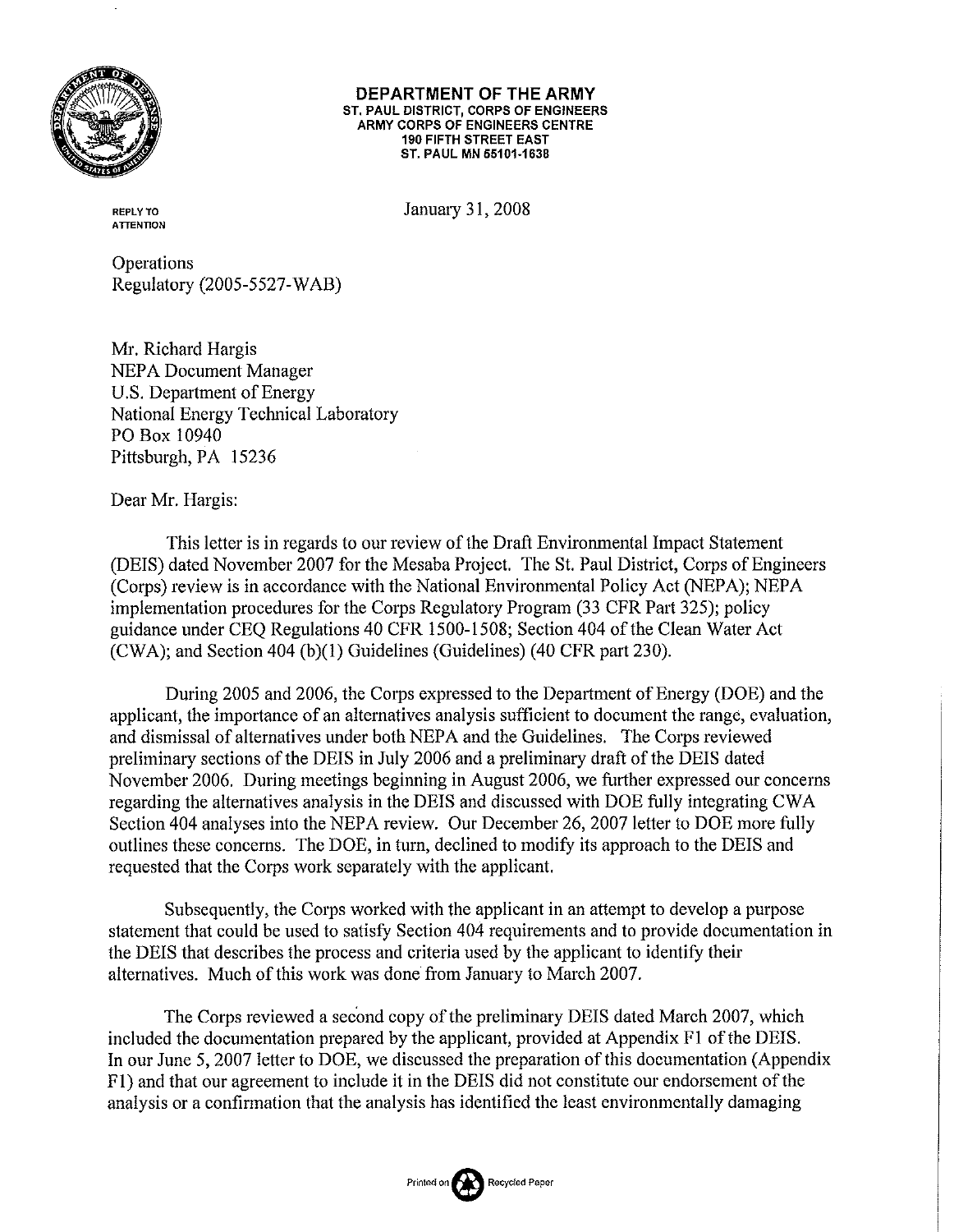practicable alternative, rather it documented the process and criteria used by the applicant to indentify their preferred alternative.

At DOE's request, the Corps concurred in the release of the DEIS for public review and comment. However, the DEIS dated November 2007 contains a different version of Appendix F1 than the version that the Corps reviewed and concurred in its release to the public. Appendix F1 of the current DEIS contains information that had previously been removed at our request.

The Corps is aware that the Environmental Protection Agency (EPA) has provided comments to DOE regarding similar issues of an adequate project purpose and sufficient alternatives analysis under Section 404 of the CWA. Although it was our hope that these issues could be resolved, it appears that is not the case.

For reference, we have enclosed our February 23, 2007 comments provided to you on the review of the November 2006 advanced copy of the DEIS. Many of our previous comments remain applicable to the current DEIS, as identified in our enclosed comments on the November 2007 DEIS. Also enclosed are our letters to you dated July 18, 2006, December 27, 2006, and June 5, 2007.

The Corps also believes that there continue to be several NEPA deficiencies in the DEIS. These are 1) not addressing the alternative of a stand alone Phase I project; 2) not all direct actions are disclosed (e.g., not all wetland impacts appear to be disclosed in the impact tables); 3) not all impacts of connected actions are disclosed (e.g. need for additional high voltage transmission lines beyond the nearest substation); 4) not all impacts due to plant operations are disclosed (e.g., no evaluation of train and truck emissions over the 20 year life of the plant); and 5) an unresolved issue regarding the DOE's ability to evaluate alternatives to the applicant's proposed project.

We remain interested in coordinating with you on this proposal. Please contact Ms. Kelly Urbanek in our Bemidii Field Office at (218) 444-6381 with questions or for further coordination.

Sincerely,

Kolu Robert J. Whiting Chief, Regulatory Branch

Copy furnished: Bill Storm, Minnesota Department of Commerce Bob Cupit, Minnesota Public Utilities Commission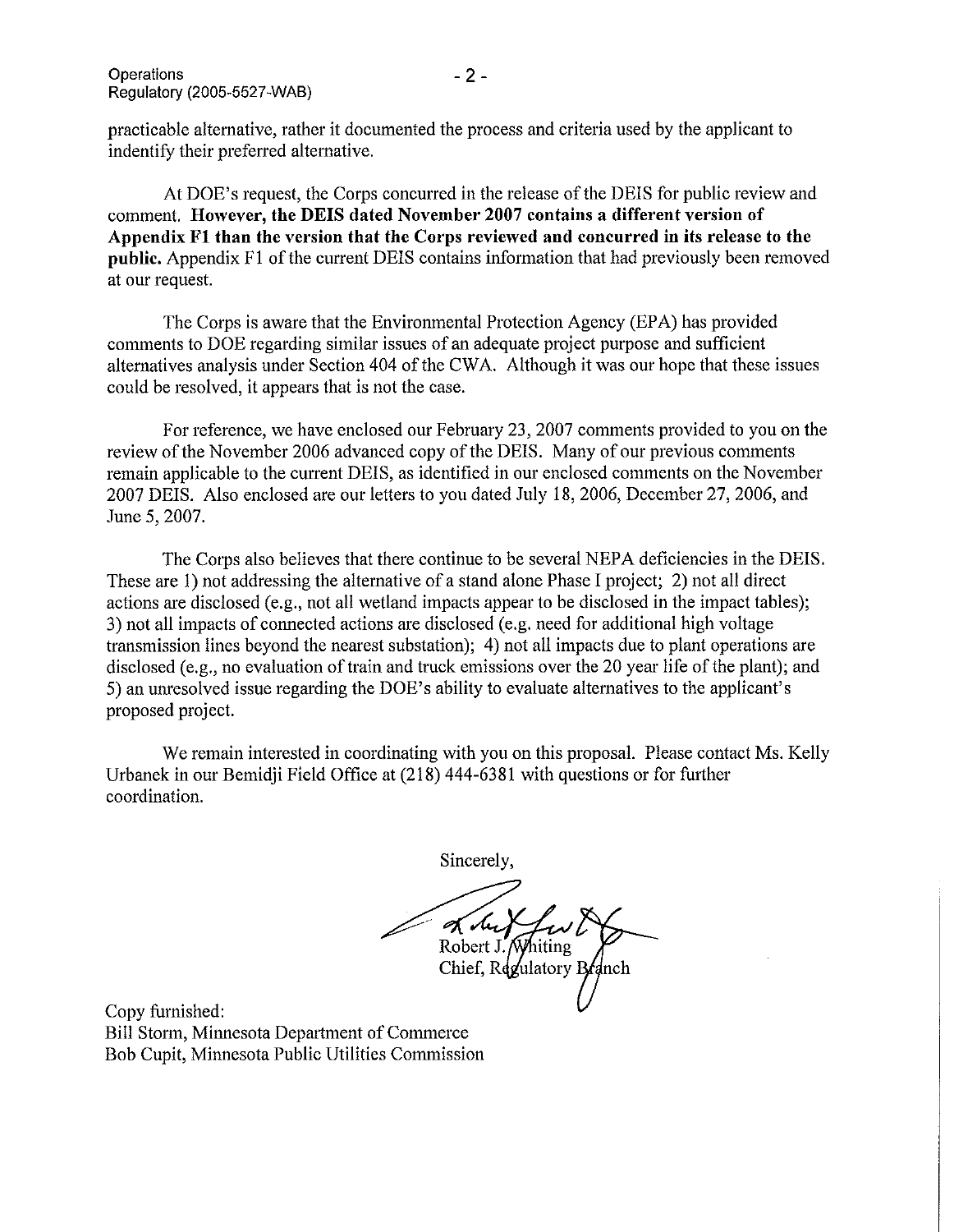Mesaba Energy Project Draft EIS Comments By U.S. Army Corps of Engineers Regulatory Branch, St. Paul District Dated January 29, 2008

- 1. Several comments provided in our February 23, 2007 preliminary DEIS comments letter are unresolved (e.g., #2, #4, #8-10, #13-14, #18, #35, #41, #43, #44, #46, #47-49, #55-58, #61, #63, #65, #69, #75, #77-81, #83-93, #99-100, #103-104, #107).
- 2. Page S-6 second paragraph and Page 1-7. The Corps is aware that EPA takes issue with the purpose statement. This needs to be resolved.
- 3. Page S-4 second paragraph. The Corps has requested in prior comments that a "*Phase I* project only" be evaluated in the EIS. The DOE had informed the Corps that a phase 1 only project would not be considered because it isn't being considered by the Minnesota Public Utilities Commission. However, CEQ 40 questions specifically state that "An alternative that is outside the legal jurisdiction of the lead agency must still be analyzed in the EIS if it is reasonable." CEQ 40 questions also states that "In determining the scope of alternatives to be considered, the emphasis is on what is "reasonable" rather than on whether the proponent or applicant likes or is itself capable of carrying out a particular alternative. In this case, a phase 1 only project is not outside the legal jurisdiction of the DOE, and can be carried out by the applicant. Whether the applicant desires a phase 1 only project, and whether the state is considering this option, are not sufficient to determine this alternative is not reasonable under NEPA.
- 4. Page S-26. Affects to Air Quality and climate are an important part of the Corps public interest review. However, the Corps would likely defer to the permitting agencies and federal land managers (MPCA, EPA, National Park Service, and Forest Service) analysis, and give great weight to their positions or opinions regarding impacts to Class I areas.
- 5. Page S-33. The text does not provide an overall magnitude of the wetland impacts in this textual form. It is recommended to have the impacts presented in a tabular format.
- 6. Page S-34. Please update the ESA discussion.
- 7. Pages 1-6 (paragraph 2) and 2-1 (paragraph 3). It is not clear what is meant by "consistent" with DOE requirements and those of the MDOC, USACE, and USDA Forest Services." Please clarify, or remove USACE from the sentence.
- 8. Page 1-6 discusses the need for additional baseload power and references documentation in Appendix F1. Because a reasonable review of the project need is an important part of our public interest review, and several utility companies have prepared and submitted new 2007-2008 resource plans, this information should be updated to reflect current projections.
- 9. Page 2-2, alternatives discussion. The Corps brought up concerns regarding the DOE's limited alternatives analysis in an August 10, 2006 DOE/Corps conference call. We remain concerned regarding the limited scope of the alternatives analysis, and are aware that EPA has also expressed the same concern in their January 11, 2008 comment letter. This issue should be resolved prior to issuance of the FEIS.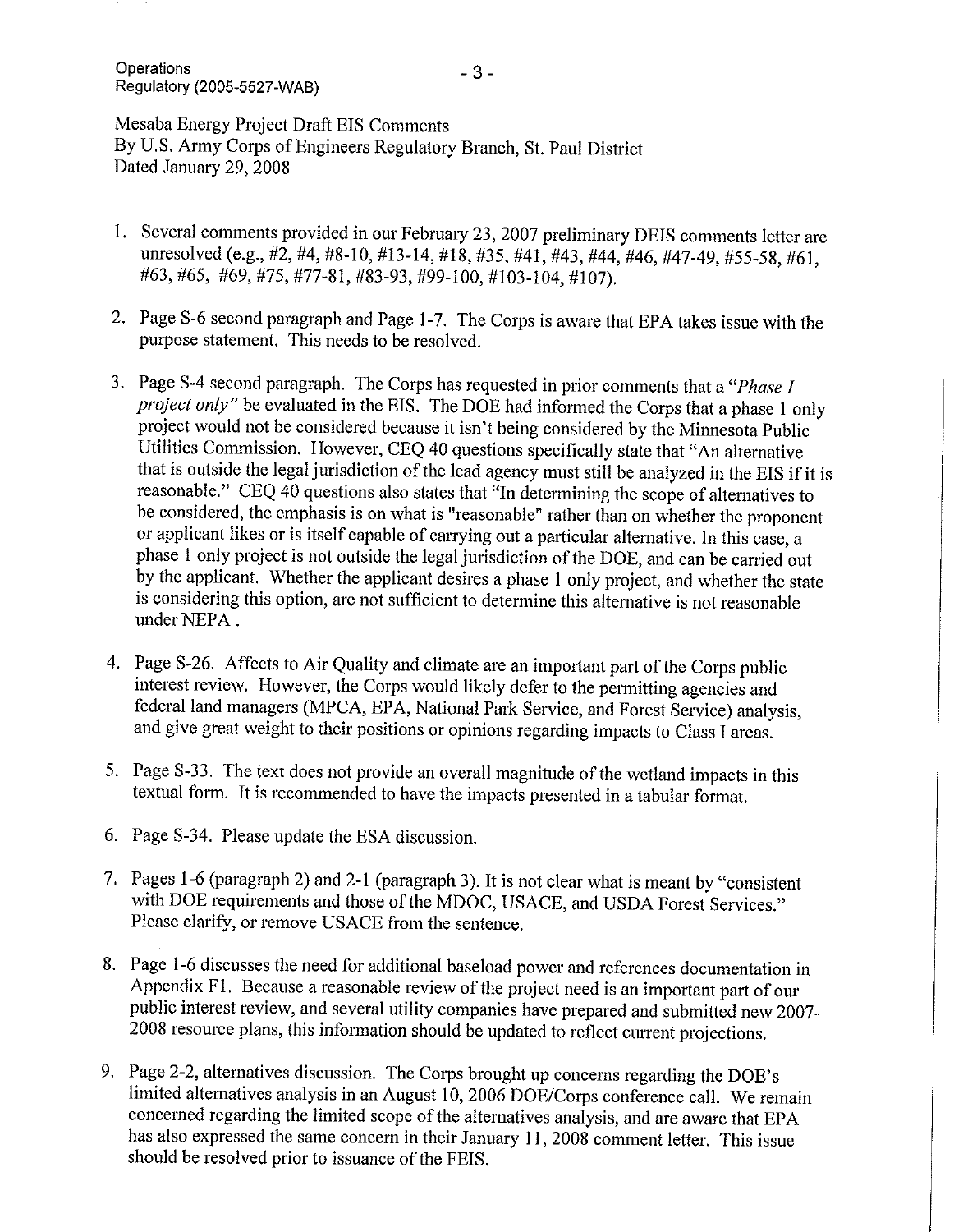- 10. Page 2-7 second paragraph. The Corps does not concur with the reasons given for the applicant's stated preferred alternative.
- 11. According to an announcement by the applicant on January 23, 2008, Excelsior is proposing to utilize an enhanced ZLD on the West Range Site (please see our previous comments #41 and #80 from February 2007). Please update the analysis in the FEIS to reflect the enhanced ZLD on the West Range Site.
- 12. Page 2-30 Section 2.2.2.4 Infrastructure requirements. The discussion on the MISO studies is from DOE's response to our February 07 comments. What is the current status of the MISO studies? This information should be updated and reflected in the FEIS.
- 13. Page 2-30-31 Section 2.2.2.4. Includes discussion of the network upgrades that would be necessary (Boswell to Riverton, and full power deliverability to the Twin Cities). It does not appear that impacts resulting from these actions are discussed or evaluated.
- 14. Page 2-31 Section 2.2.2.5. Please clarify the last sentence in the first paragraph "The plans for connecting the BNSF and or CN, with the Mesaba...on the West or East Range ..would require plan approvals from the respective companies; however, no other public approvals would be needed." As you are aware, Department of the Army permits may be required for construction of the railway connection or improvements to the existing railway infrastructure. Please clarify.
- 15. Page 2-75 Section 2.3.2.5. The nomenclature used in the HVTL corridors to discuss alternatives for the East Site are different in different parts of the discussion. For example, the text includes the discussion of the 39 Line and the 43 Line and Figure 2.3-8 includes HVTL Alt 1 and HVTL Alt 2. Please clarify the discussion and the figures in identifying the preferred alternative on the East site.
- 16. Page 3.7-1 Section 3.7.2 Regulatory Framework. Please remove the statement "Federally regulated wetlands are governed by Section 404 and Section 401 of the CWA and are characterized as wetlands hydrologically connected or adjacent to Navigable Waters of the US". CWA jurisdiction has become more complicated and is difficult to accurately summarize. Recommend replacing this sentence with - "Under Section 404 of the Clean Water Act, a Corps permit is required for the discharge of dredged or fill material into waters of the U.S."
- 17. Page 3.7-1 last paragraph. The last paragraph is also not entirely accurate. We recommend removing the entire paragraph.
- 18. Page 3.7-2 last sentence in first full paragraph. Please remove the statement "The majority of wetlands identified in each alternative site have a connection to interstate commerce, however, some wetlands appear to be isolated" for the same reason given above. In addition, the Corps has not reviewed a final delineation report for either site or determined the jurisdictional status of wetlands at either site.
- 19. Page 3.7-4 Second paragraph. Please remove the statement "The 1987 Manual requires all wetland criteria, hydrophytic (wetland) vegetation, hydric (wetland) soil, wetland hydrology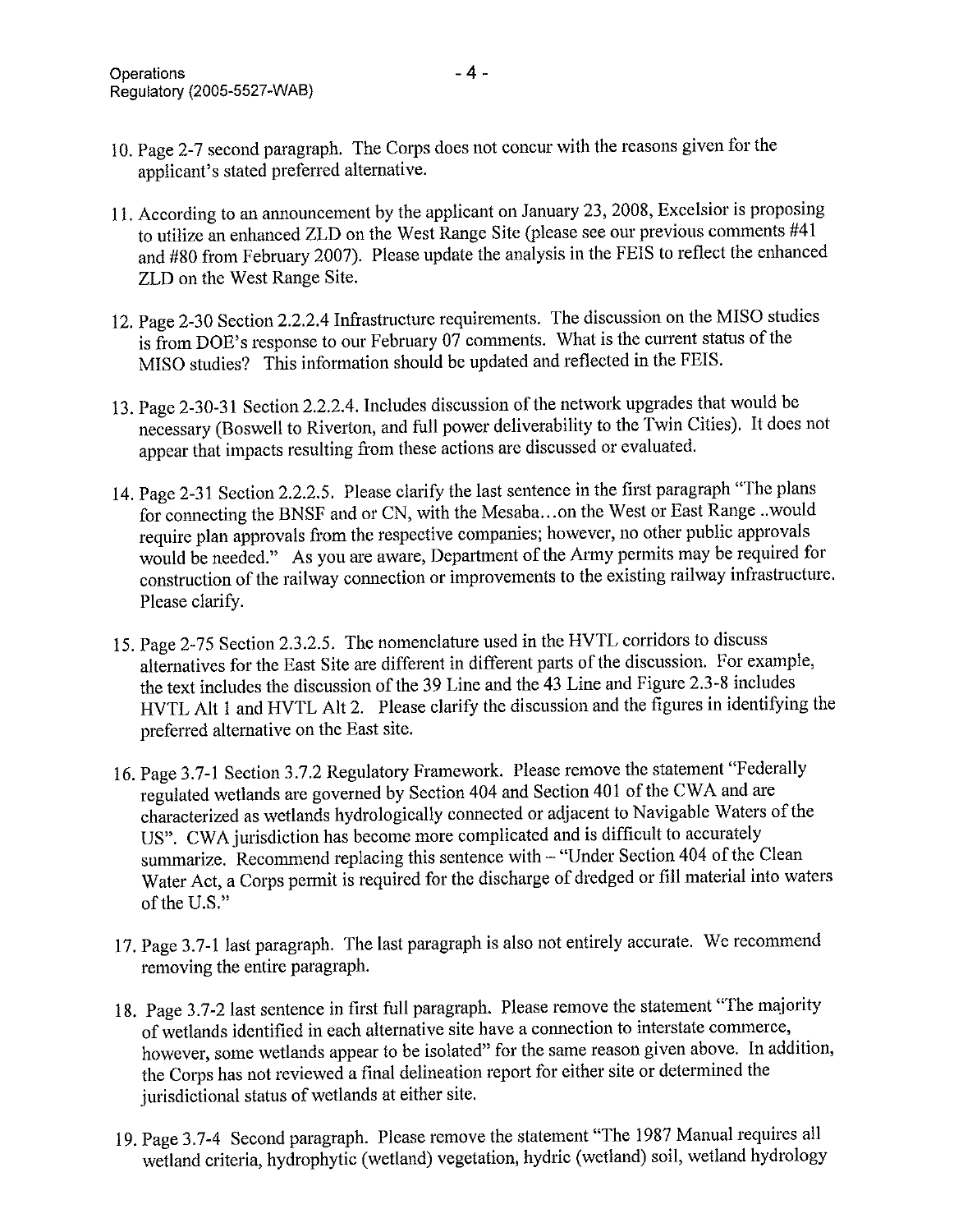to be present in order for an area to qualify as a jurisdictional wetland." for the same reasons given above.

- 20. Pages 3.7-8 through 3.17-15, The tables summarizing the wetlands on the west and east sites and corridors do not appear to be comparable summaries. For example, the West Range site tables indicate "Summary of Delineated Wetlands" and break down the plant site and associated corridors separately. While the East Range site tables indicate "Wetland Types" and include the plant site and associated corridors in one table. It is not clear if the East range site data is from on site delineation or gathered from desktop spatial tools. In addition, Table 3.7-5 - 565.13 acres of Wetland Type 2/3/4/6/7/8, is this one large wetland complex?
- 21. Section 4.7 Wetland Impacts DEIS and Pages 4.7-30 and 4.7-31. There are numerous references and tables on wetland impacts throughout the DEIS, however, it is difficult to understand the full magnitude of wetland impacts.

For example, Tables 4.7-21 and 4.7-22 include "Summaries of Total Temporary and Permanent Wetland Impacts" for the two sites.

- a. The tables do not identify the applicant's preferred alternatives.
- b. The tables do not include corridor clearing impacts for the HVTL Alternative which are approximately 30.21 acres, according to Table 4.7-3.
- c. Please clarify Temporary/Permanent and Permanent/Permanent.
- d. What are the temporary impacts for the roads identified in the tables?
- e. Temporary ROW/Permanent Impacts in ROW do not appear to be included in the summary impact numbers. For example, the 26.45 acres of impacts under Rail Alternative 1A are secondary clearing impacts within construction limits. Footnote 3 states that the temporary impacts are actually permanent impacts which should be included in the permanent impacts for mitigation purposes. This is misleading.
- f. Are a majority of these temporary impacts actually secondary or indirect impacts that would be considered permanent? The Corps is inclined to look at one total impact number that includes all direct, indirect/secondary and temporary impacts.
- g. Based on our estimates, total impacts for the West Range Site could be approximately 240 acres.
- h. Due to these difficulties, the Corps is unable to utilize the information in the DEIS for consideration in determining the LEDPA.
- 22. Appendix D4 Cumulative Assessment for Wetlands

The tables in Appendix D4 appear to be a more comprehensive list of the total wetland impacts for the sites (although it also appears that some impact numbers have changed). This assessment is presented by impacts by wetland type, which should be a part of the main analysis in the text of the DEIS.

While the Corps agrees that the assessment should be based on watershed boundaries, it appears that the Cumulative Assessment for Wetlands identifies two study areas and delineates "watersheds" that are not listed or established by MnDNR or USGS. The Corps recommends that the study be based on established watersheds.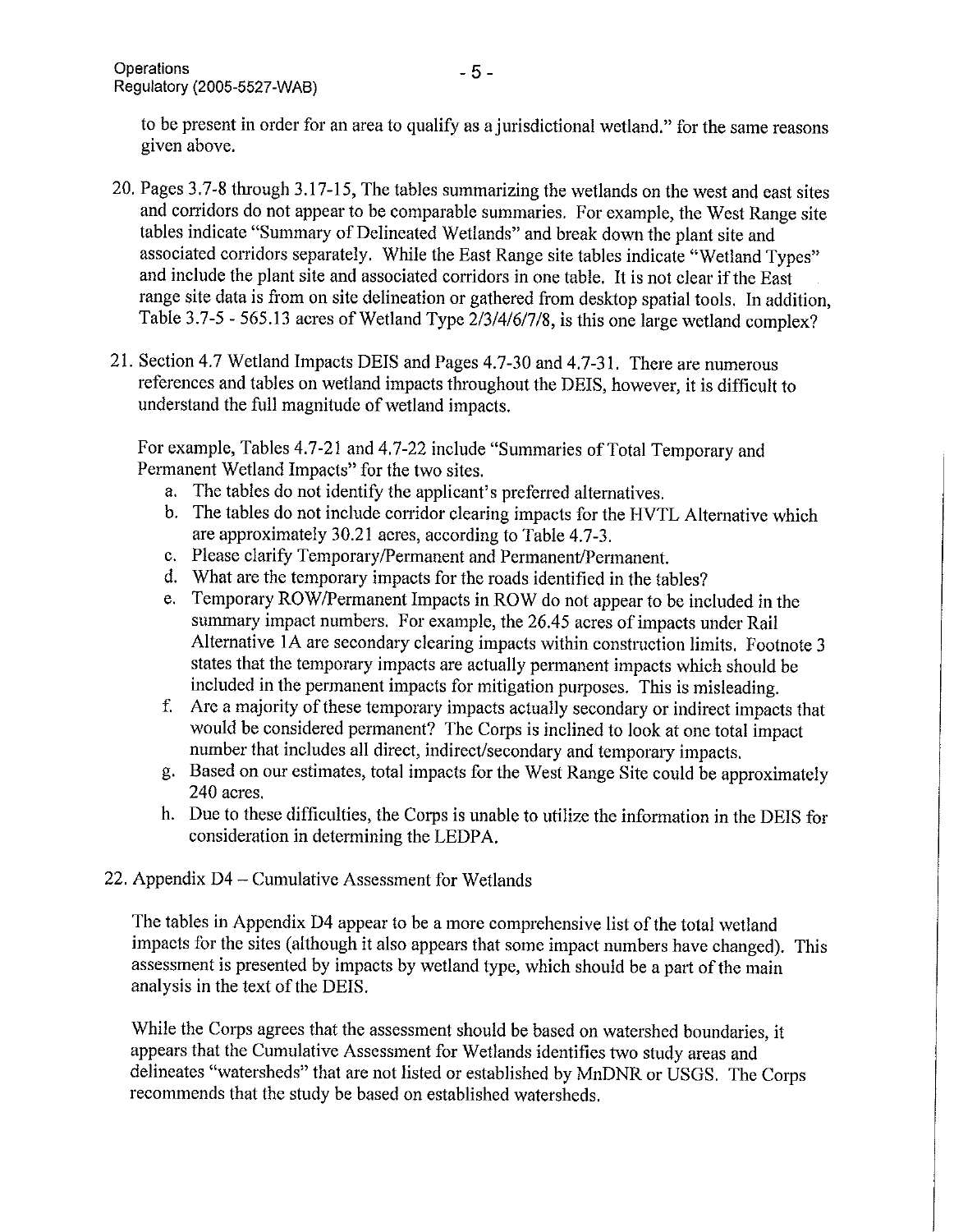23. Appendix D5 - Cumulative Impact Assessment- Wildlife Habitat

In reference to Comment #107 in our February 2007 comments, the Corps wishes to clarify that the request to compare the Cumulative Assessment for the Mesaba Project with the Minnesota Steel Cumulative Assessment was meant to center on a comparison on the methodology used in the MSI assessment.

A letter to DOE dated July 18, 2006, outlined our comments to the DOE's approach for the cumulative impacts analysis for the EIS. With this letter, we attached the April 2006 Cumulative Impact Assessment Approach developed for the proposed mining projects. In our letter, we recommended that the scope of work for this study be adopted by DOE for the Mesaba project.

During a conference call on 3/5/07 regarding the wetland and biological resources sections of the DEIS, the Corps discussed the need to incorporate the same scope of work and incorporate the Ecological Classification System (ECS) and species assemblages that utilize the habitats within the ECS subsections. We forwarded several sections of the ECS and ECS subsection reports and the report "Tomorrow's Habitat for the Wild and Rare - An Action Plan for Minnesota's Wildlife". The Corps continues to recommend that the DOE adopt a similar scope.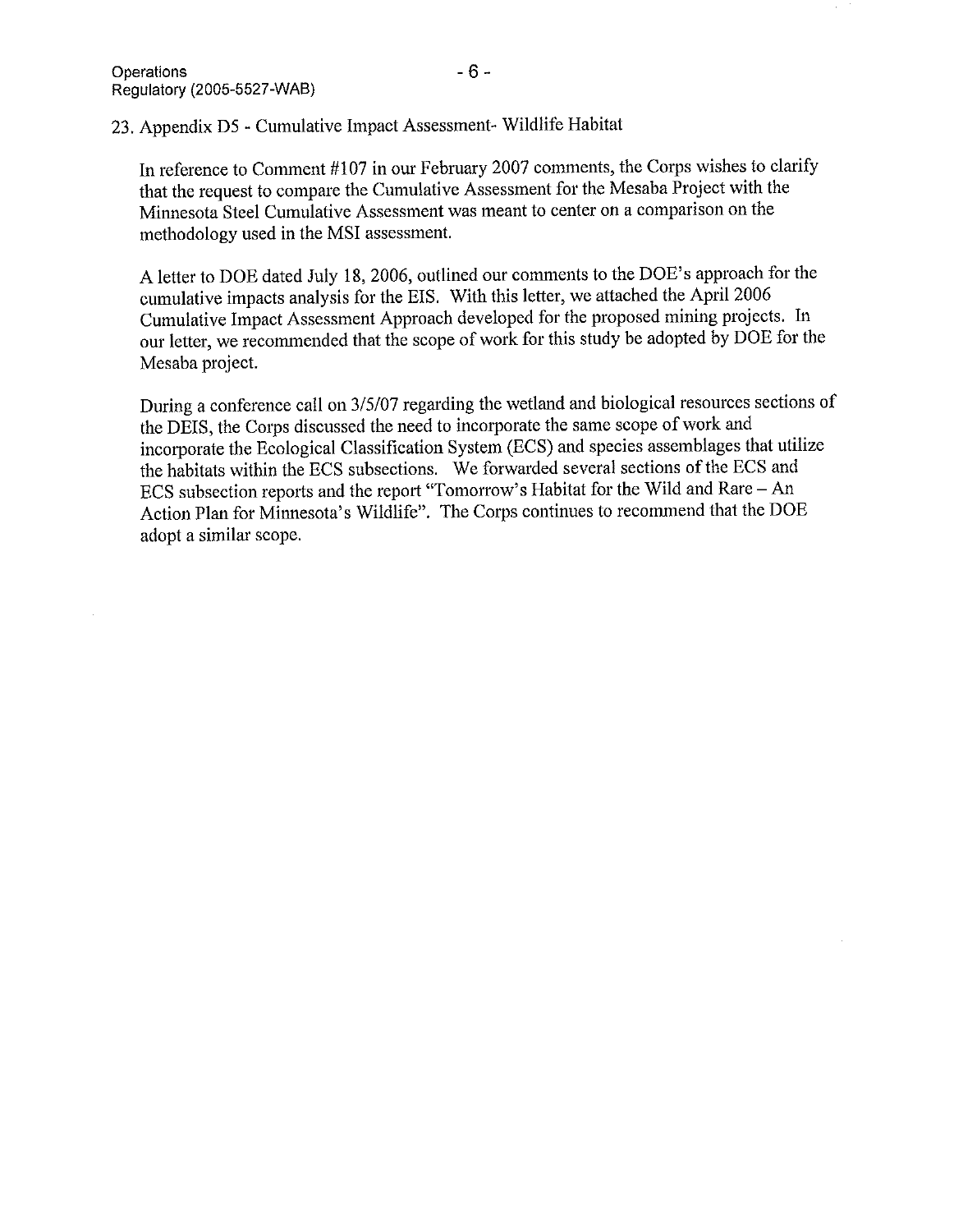## Mesaba Energy Preliminary Draft EIS Comments by U.S. Army Corps of Engineers Regulatory Branch, St. Paul District February 23, 2007

### General comments:

1. The traditional format of affected environment and environmental consequences is more difficult to review than the updated format of combining the affected environment and consequences by resource. If possible, suggest updating the format to make the EIS easier to review.

2. I couldn't find any discussion in the DEIS of USFS review requirements.

3. As the lead federal agency, the Corps would like to arrange for the DOE to satisfy NHPA Section 106 and ESA Section 7 requirements for both agencies.

4. A reasonable alternative would appear to be a phase 1 project only. It appears to satisfy both the DOE and MN purpose & need statements, and would be less damaging to the aquatic environment. Please address this alternative.

5. If the improvements to County Road 7 that are associated with the proposed project would be federally funded, then FHWA should also be involved in the preparation of the EIS.

6. Impact criteria were established for some but not all resources evaluated. Sometimes the criteria were used to designate an impact, sometimes to designate an adverse impact, and sometimes it was used to identify significant impacts. What was the rationale for providing these impact criteria, what is their source, and why were they established at different levels and sometimes not at all for the various resource categories in the EIS?

7. Recommend coordinating the preparation of the EIS with the STB if the proposed new rail line would require their approval.

8. Based on the wetland impact acreage in the EIS, the East Range site appears to be less damaging to the aquatic ecosystem than the West range site. The 404(b)(1) guidelines specifically require that "no discharge of dredged or fill material shall be permitted if there is a practicable alternative to the proposed discharge which would have less adverse impact on the aquatic ecosystem, so long as the alternative does not have other significant adverse environmental consequences" (40 CFR § 230.10(a)). This means that between these two sites, the East Range site would be the least environmentally damaging practicable alternative (LEDPA), causing the West Range site to fail to meet the CWA Section 404(b)1 guidelines. Consequently, Excelsior must either a. demonstrate that the East Range site would be more damaging to the aquatic ecosystem than the West Range site, b. demonstrate that the East Range site would have other adverse environmental consequences that exceed the West Range site impacts, or c. demonstrate that the East Range site is not a practicable alternative.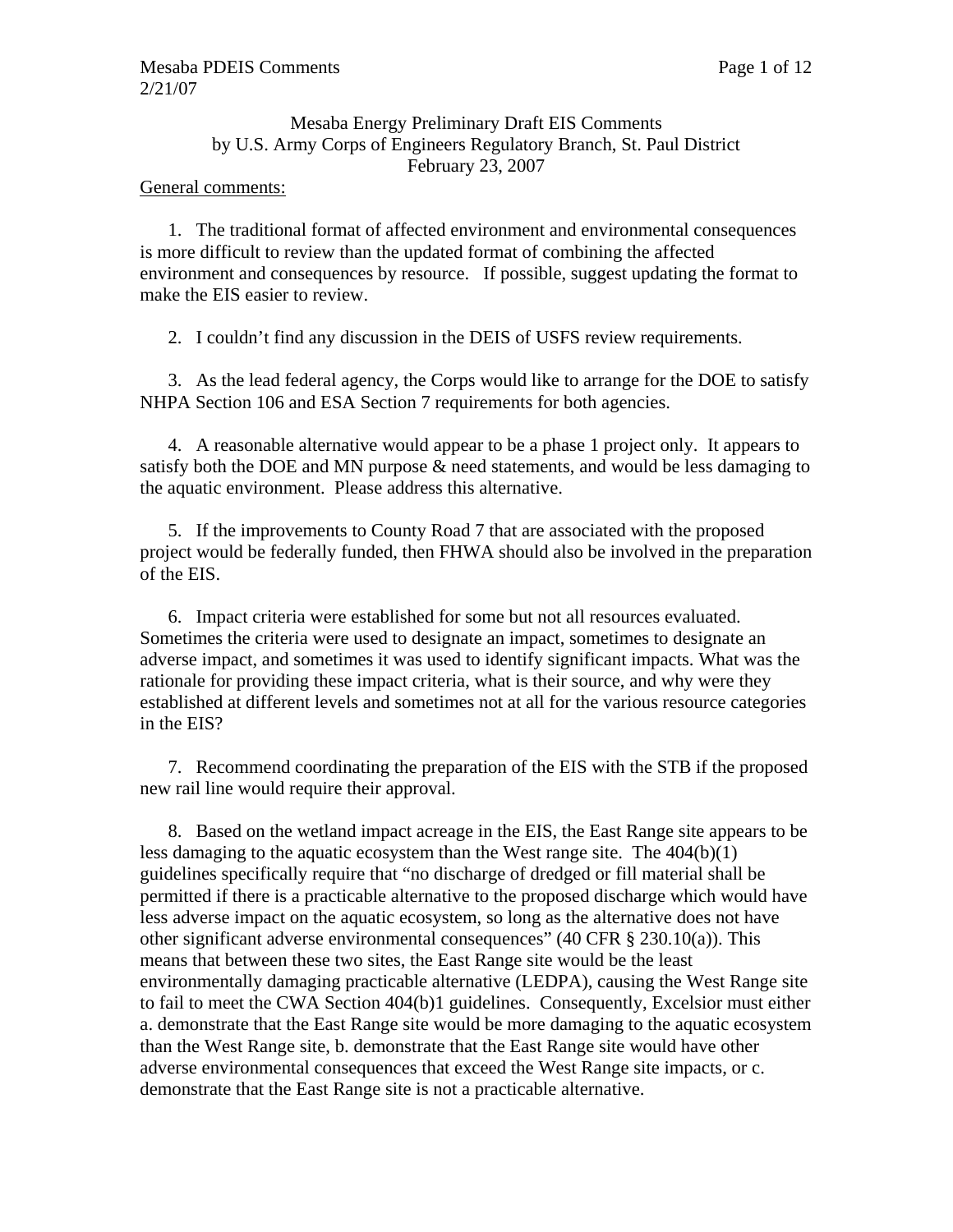9. Corps staff are still working with Excelsior representatives on the alternatives analysis needed to satisfy Corps NEPA and 404 requirements. Corps comments recently submitted to Excelsior regarding Corps NEPA and 404 requirements are attached for your information. We would like the DOE to include the supplemental information prepared by Excelsior in an appendix to the EIS.

10. We have substantial concerns with the water resources, wetlands, and biological resources sections of the EIS, and would like to have a teleconference with the DOE and preparers of the EIS to facilitate the preparation of constructive comments on these sections.

#### Specific Comments:

#### **Section 1, Purpose and Need:**

11. P. 1-3, line 3: Please change "requested" to "agreed" to be a cooperating agency.

12. P. 1-3, line 11: please add, after the description of a cooperating agency, the following: "In the case of the Corps of Engineers, they are a cooperating agency because the placement of dredged or fill material in Waters of the U.S., including wetlands, associated with the proposal would require their authorization pursuant to Section 404 of the CWA. The Corps is participating in the preparation of the EIS from a regulatory perspective. In their role as a cooperating agency, Corps staff have provided input regarding potential aquatic resource impacts and related regulatory requirements."

13. P. 1-4, line 25/29: The EIS states that applications were "evaluated against programmatic criteria ....appropriateness of proposed site..including permits…" What were the programmatic criteria related to CWA Section 404 permit requirements?

14. P. 1-5, line 9/11: The EIS states that DOE reviewed preliminary environmental information during the selection process, pursuant to NEPA. How was this done? Were the preferred and alternate site subjected to the preliminary environmental review? If so, was the extent and magnitude of aquatic resources a consideration in this review?

15. P. 1-5, line 30: change "federal government" to "DOE" since there is more than one federal agency associated with the proposal.

16. p. 1-6, line 5: please change "government" to "DOE"

17. p. 1-6, line 21/22: "analysis of... proposed action and reasonable alternatives" appears to be a poor choice of words, given our understanding of the DOE position that it cannot evaluate alternative sites, regardless of whether they are reasonable, if they are not proposed by the applicant.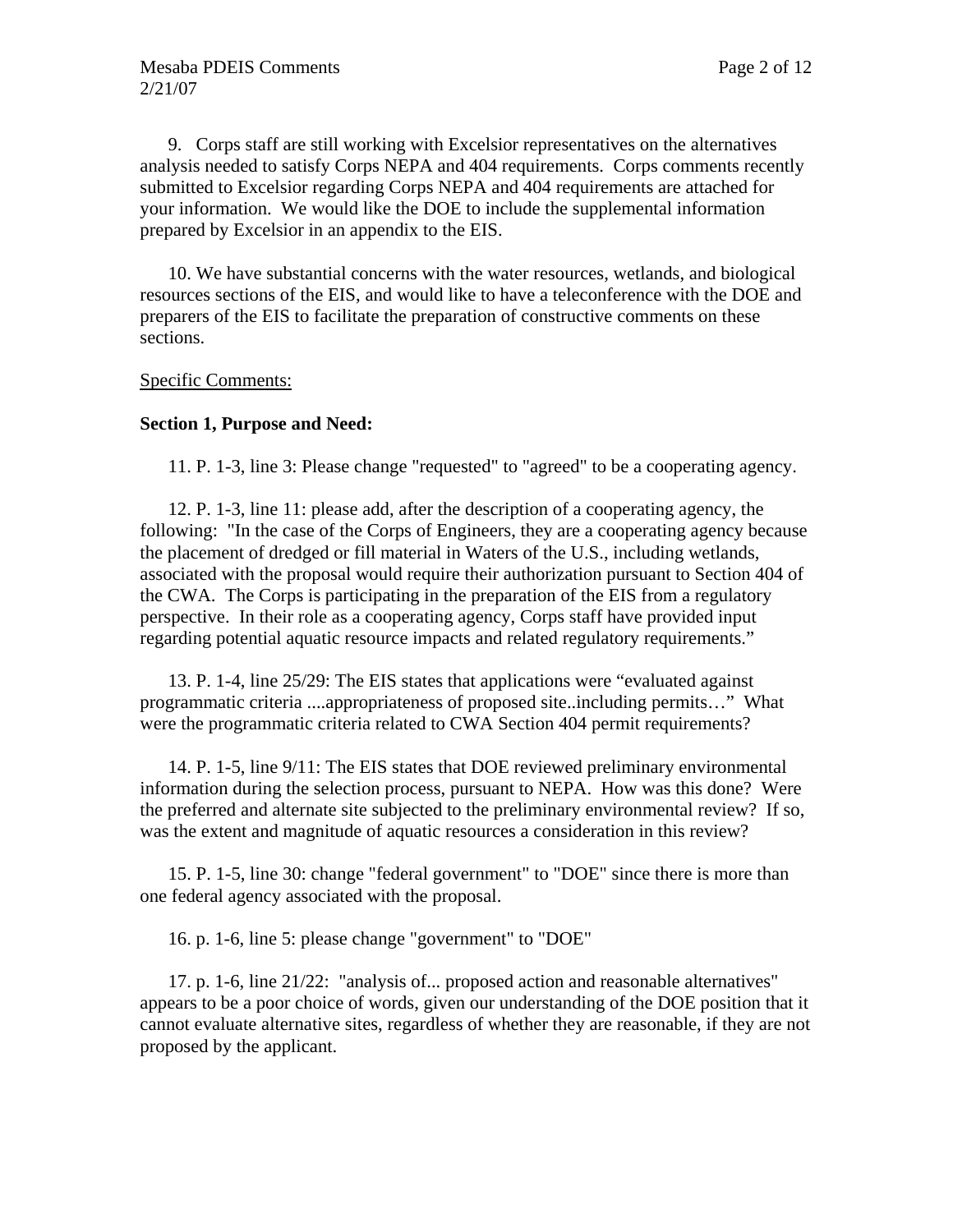18. p. 1-7, line 22/29: Corps staff have worked with Excelsior representatives to arrive at an appropriate project purpose relative to Corps NEPA and CWA section 404 requirements. As previously noted, we ask that this information be supplied as part of the EIS, in an appendix. Please add the following or a similar statement to page 1-7: "In consultation with Corps Regulatory staff, Excelsior has developed a purpose and need statement to satisfy corps NEPA and CWA section 404 requirements. This project purpose, provided in Appendix X, will be carried into the CWA section 404 permit evaluation, and will be the basis for the alternatives analysis required by Corps and EPA regulations."

19. P. 1-8, line 27/30: please take into account the purpose & need documentation prepared by Excelsior subsequent to this draft, and revise accordingly.

20. P. 1-9, line 15/19: Suggest moving this text to the socioeconomics portion of the EIS.

21. p. 1-10, line 20/22: Based on conversations with Excelsior, suggest revising the statement to be more clear that the PUC does not exercise eminent domain until they have approved a site. This is important in terms of practicable alternatives.

22. P. 1-10, line 29: The statement "considering... of, and reasonable alternatives to, their proposed action" appears to be a poor choice of words, given our understanding of the DOE position that it cannot evaluate alternative sites, regardless of whether they are reasonable, if they are not proposed by the applicant.

23. p. 1-11, line 5/6: incomplete sentence

24. P. 1-11: Please add the following discussion about the EIS: " CWA section 404 authorization is required for the proposed project because its construction would require discharges of dredged and/or fill material into waters of the U.S. As a cooperating agency in the preparation of the EIS, and the agency responsible for determining whether to issue a permit for wetland impacts associated with the proposed project, it is the Corps intention to adopt the EIS as part of its permit evaluation."

25. P. 1-21, line 9: The Corps was invited and agreed to be a cooperating agency. Please change "requested" to "agreed"

26. P. 1-28, line 30: The EIS states that the task force recommended constraining the cumulative impact analysis to only those proposed projects that are permitted. This may be more restrictive than current guidance regarding the assessment of reasonably foreseeable activities.

27. P. 1-29, line 4: please change "federal government" to "DOE"

28. P. 1-29, line 20: Based upon our understanding of the national approach taken by the FHWA in evaluating alternative solutions for federally funded highway projects in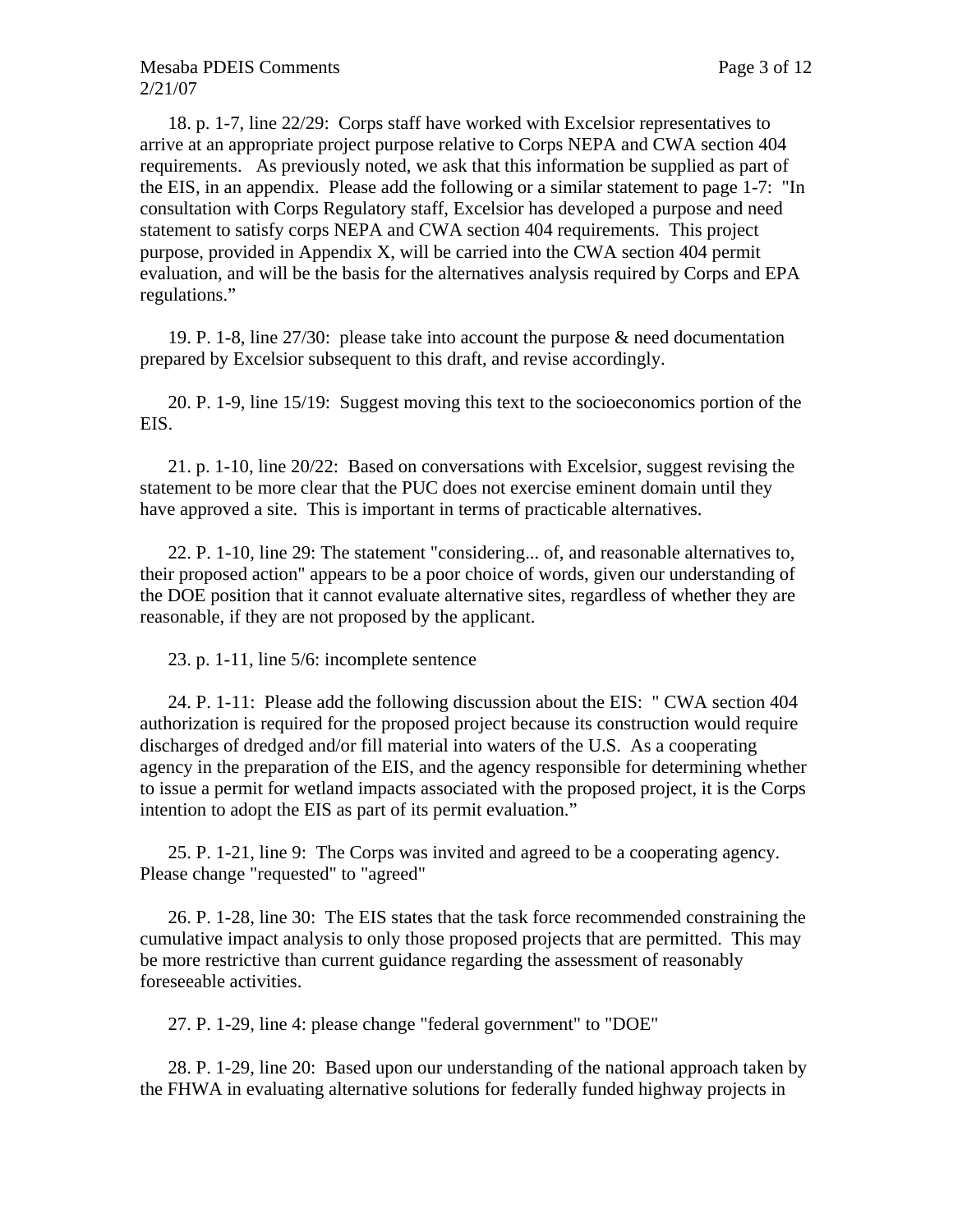their NEPA analyses, the statement made in the EIS regarding DOE's limited ability to evaluate alternatives is difficult to understand. The Corps, as a permitting agency, has the same type of obligation, with 3 options: 1) issue permit for the requested action, 2) issue permit with special conditions/modifications, or 3) deny permit. However, Corps regulations at 33 CFR 325 require the Corps to evaluate alternatives beyond those proposed by the applicant. Corps staff have worked w/ Excelsior reps regarding an appropriate alternatives analysis. Please add the following to this section: "At the request of Corps staff, Excelsior has prepared an alternatives analysis intended to satisfy Corps NEPA and CWA Section 404 requirements. This supplemental alternatives analysis is provided in appendix X"

29. P. 1-29, line 30: Please change "obtain the required permits from the state" to "obtain all required state and federal permits"

## **Section 2:**

30. p. 2-1, line 26: Please change "state agencies" to "state and federal agencies"

31. p. 2-1, line 29: 2 potential scenarios are listed for the no action alternative. What about a 3rd alternative: Mesaba energy project modified to meet state & federal permit requirements.

32. P. 2-2, line 1/8: I don't understand why proceeding with the project as proposed would be part of the no action alternative.

33. P. 2-2, line 8: Due to the Corps Regulatory scope of analysis, a federal EIS would be required as part of CWA section 404 permit evaluation.

34. P. 2-2, line 13/19: Please add the following to this section: "However, to satisfy Corps NEPA and CWA Section 404 requirements, Excelsior has prepared an analysis of alternative sites within the TTRA. This supplemental alternatives analysis is provided in appendix X"

35. P. 2-2, line 20/23: A reasonable alternative would appear to be a phase 1 project only. It appears to satisfy both the DOE and MN purpose & need statements, and would be less damaging to the aquatic environment. Please address this alternative.

36. P. 2-3, line 16: what is meant by "in conformance with MN statutes" would it be against MN statutes to site a plant outside the TTRA?

37. P. 2-4: Excelsior has indicated in its alternatives analysis that more coal would be burned at the East Range site than the West Range site. Table 2.1-1 shows the same amount at both sites.

38. P. 2-5, line 25: It is our understanding that the current proposed sites would not meet the criteria in the 2003 legislation, which was amended in 2006 to allow utilization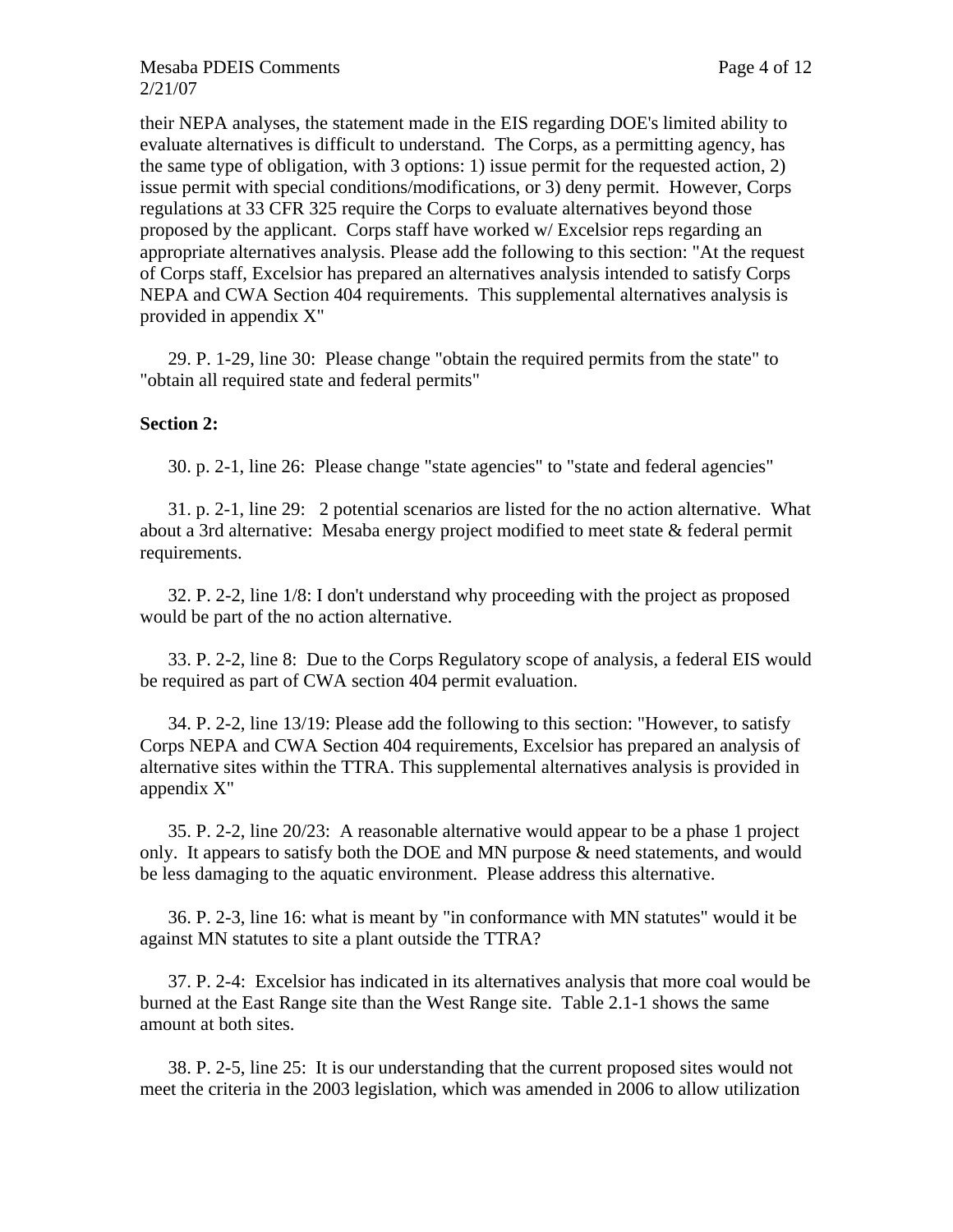of the preferred or alternate site. In 2003, the Minnesota Statute required the site to be located in the TTRA on a previous mining or industrial site, have direct rail access to a Great Lake Port, and have onsite access to railroad infrastructure. The 2006 modifications to the statute deleted the requirement that the site be on previous mining or industrial site but still within the TTRA and changed the railroad access to existing railroad infrastructure within three miles of the site. If this is the case, then in the interest of full disclosure, this distinction should be made in the document.

39. P. 2-9, line 2: Please delete "for the federal proposed action" since there is more than one federal action associated with the proposal.

40. p. 2-20, line 4-18: Technology is available for  $CO_2$  capture – Please explain why  $CO<sub>2</sub>$  is not included in the project as a reasonable measure to reduce impacts.

41. p. 2-27: The EIS states that the ZLD will be used at either site, and will be enhanced at the East Range site to treat cooling tower blow down. This option should also be evaluated for the West Range site as well. Please see also our comments on the Water Resources Section.

42. p. 2-28, line 17: typo, power vs. powder

43. p. 2-29 line 3: Since a FSQ would have less impact, please explain why it is not practicable.

44. p. 2-33: Please explain the contents of the MISO reports and impact studies and what their findings mean for the practicability of the proposed project. What overall network upgrades or new transmission system infrastructure is necessary in order for the project to deliver output or be designated as a network resource?

45. p. 2-36 line 3: The EIS states that air emissions would be independent of the site, but the analysis shows more PM10 emissions at the East Range site.

46. p. 2-36 line 16-19: Were truck and train emissions analyzed?

47. p. 2-62 line 1: The EIS states that rail route 1-A is preferred due to less impact, but it shows 77 acres wetland impact vs. 64 acres of impact for route 1-B. For route 1-A to be permittable, the applicant would need to demonstrate that it is the least environmentally damaging practicable alternative.

48. p. 2-69 line 26: Alternative 2 for wastewater treatment appears to be the least environmentally damaging practicable alternative.

49. p. 2-78: Rail alternative 2 at the East Range site appears to be the least environmentally damaging practicable alternative.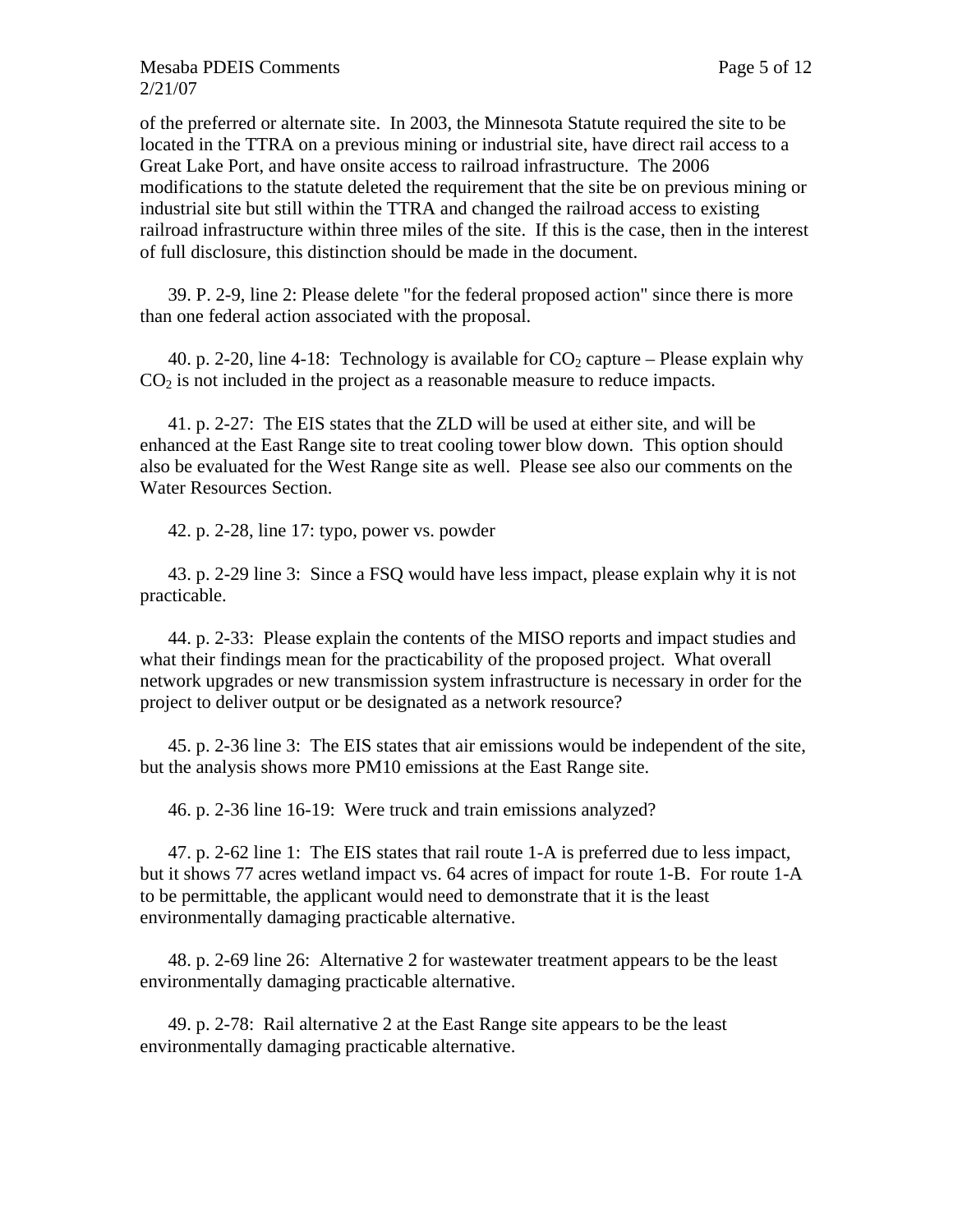50. p. 2-84 line 12: The EIS states that there is a significant cost of increased ZLD on East Range site. Does the applicant consider this a factor in the practicability of this site?

#### **Sections 3 and 4**

Affected environment and environmental consequences were briefly reviewed consecutively by resource. Comments are provided in that sequence. Due to the brief review, lack of comment does not constitute agreement with the content of the EIS. Corps Regulatory staff will likely have additional comments upon a more thorough review of the EIS.

#### **Aesthetics (3.2/4.2)**

51. P. 4.2-9 line 7: Regarding the GIS visibility analysis of emissions, I don't understand figures 4.2-1 & 4.2-2

#### **Air (3.3/4.3)**

52. p. 3.3-2 shows a wind rose for West range site. Is there a wind rose for the East range site?

53. p. 3.3-6: Please explain the concept of class I and Class II areas. These are not defined in the glossary.

54. p. 3.3-7: Does the applicant view the closer proximity of the East Range site to the Class I areas as a consideration in the determination of the least environmentally damaging practicable alternative?

55. Section 4.3: Please address any aquatic resource impacts associated with mercury deposition.

56. p. 4.3-7: It does not appear that construction emissions were calculated. Why?

57. p. 4.3-8: Were train and vehicle emissions analyzed with the other emissions, to arrive at total emissions?

58. p. 4.3-9: The EIS states that plumes will rise to significant heights, several thousand feet. Was this modeled in the visual impact analysis?

59. 4.3-9 line 25 refers to high concentration of dissolved solids in source water. Please provide a complete set of water quality data to allow a comparison of eastern and western site water sources.

60. 4.3-33 Summary indicates the East Range will not comply with PM10. However, this section indicates it can be mitigated through the installation of control technology (pg.4.3-32). Does "mitigation" mean "compliance?"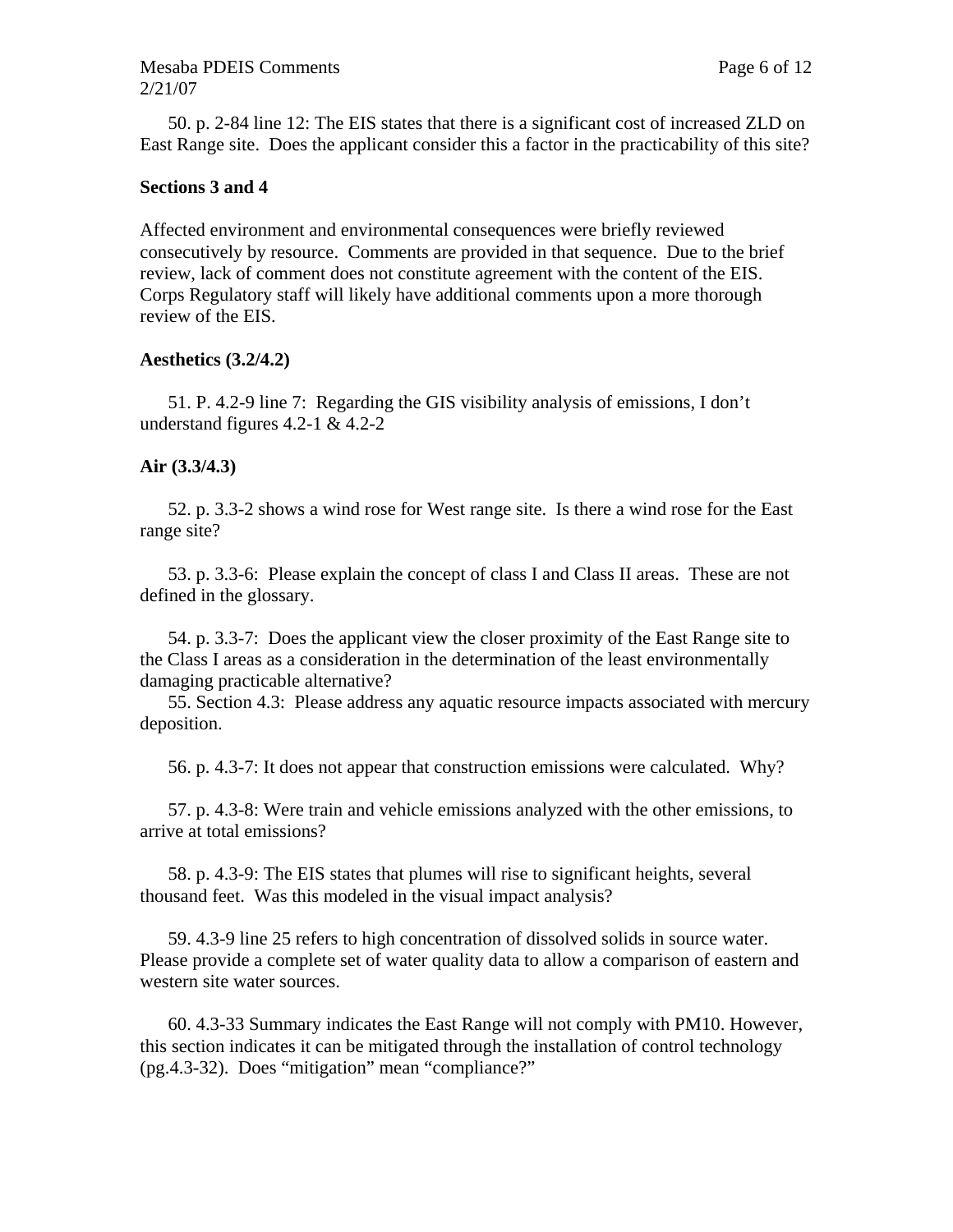61. p. 4.3-18: The EIS states that there would be no significant visibility impact. However, in the comparison between the East Range site and the West Range site (p. 4.3- 23), would the applicant consider visibility to be a factor in determining the least environmentally damaging practicable alternative?

62. p. 4.3-21, line 16: The EIS states that predicted  $CO_2$  impacts are slightly lower for the East Range site, but elsewhere it says that emissions are independent of site, and on another page it says they are the same except for  $CO<sub>2</sub>$ . Please edit for consistency.

63. p. 4.3-23 line 6: What is the USFS position relative to the estimate that on 40 to 60 days per year there will be greater than 10% reduced visibility in the BWCA postproject?

64. p. 4.3-29: was the Excelsior carbon capture plan included as an appendix?

65. p. 4.3-30: The section on mercury deposition does not discuss any predicted human or environmental impact of the mercury emissions associated with the proposed project? Please include this discussion in the EIS.

### **Geology (3.4/4.4)**

66. p. 3.4-24: Does the  $CO<sub>2</sub>$  sequestration plan indicate whether it would be practicable to sequester  $CO<sub>2</sub>$  from the proposed project at the sites evaluated in the plan?

## **Water Resources (3.5/4.5)**

67. Please address the alternative of sending cooling tower blowdown to the local wastewater treatment plant.

68. Please address the alternative of treated wastewater as a water supply.

69. Please address any fisheries impacts that may be associated with water withdrawals from the potential sources of water supply at both the West and East site.

70. Please provide equivalent information together to allow comparisons between sites. If equivalent information is not available, that should be stated. For example:

- a. Table 3.5-8 provides sustainable flow information for the east site (determined adequate for phase I and II), but this information is not provided in this section for the west site. It would be beneficial to place this table next to table 2.3-5. The sustainable flow information for the west site is located in the environmental consequences section at pages 4.5-8 and 9.
- b. A comprehensive list of water quality data for the west site is provided in table 3.5-4. This information is not provided in the section for the east site.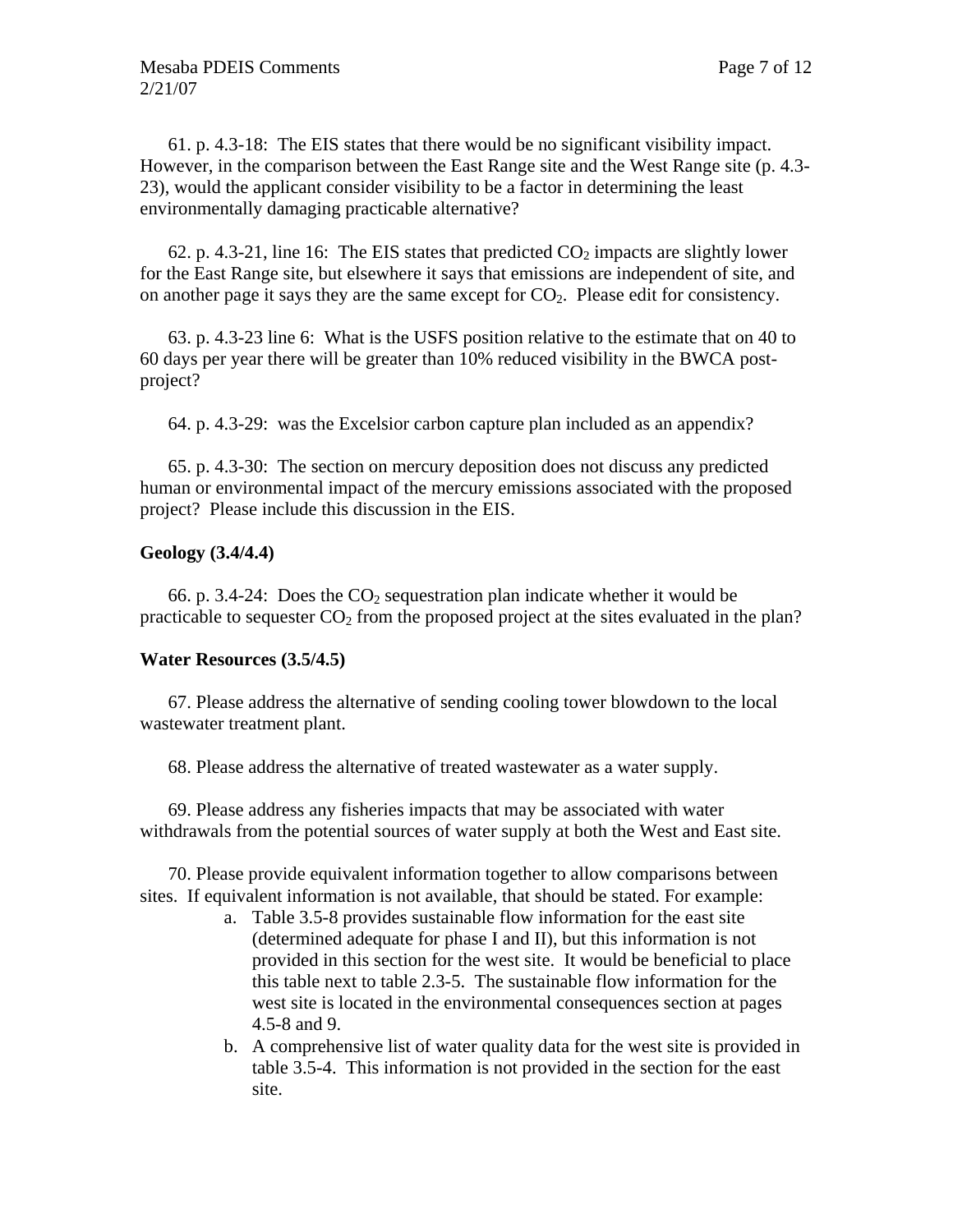## Mesaba PDEIS Comments **Page 8 of 12** 2/21/07

71. Refer to Table 3.5-1. Regarding mercury FCA impairment: It should be stated here and elsewhere, that surface water bodies not listed as impaired simply may not have been tested. This is particularly important considering the prevalence of mercury fish consumption advisories in the immediate area and regionally.

72. Page 4.5-1, Method of Analysis. The determination or evaluation of whether a "significant impact" will occur is based on subjective and vague terms or conditions. This section needs attention.

- a. "Substantially change capacity". How is this measured? A challenge for siting the plant was finding adequate water sources. At the west site, it is not clear there will be available sources for phase I and II. It has not been determined if this will substantially affect water withdrawal opportunities for future users?
- b. "Contaminate surface waters" such that water quality no longer meets applicable water quality standards. Would this include an evaluation of compliance with the state's non-degradation standard? It is suggested the statement be reworded to, "modify surface waters".
- c. "Change stormwater discharges affecting drainage patterns…" It is difficult to describe a human caused disturbance that does not have this effect.
- d. "Contaminate… listed protected water bodies". We are unsure what this "list" might include. However, the Canisteo Mine Pit contains lake trout with documented natural reproduction. A waterbody with status as a "lake trout water" might receive special protection in MN law and regulations. For example, it is understood MN is reviewing their water quality standards and have proposed modifications to the phosphorous and mercury standards. The most stringent standards would be applied to lake trout waters. It is recommended you change "contaminate" to "modify".

73. p. 4.5-1: The Region of Influence for surface water resources should be appropriate sized subwatershed basin(s) encompassing the project site and right of ways.

74. 4.5-3, line 3. It is stated that the impaired status of waterways, due to mercury, is a result of levels found in the surface water. It should be clarified that impairment is a result of levels found in fish flesh.

75. 4.5-3, line 11. Explain in detail why an increase in the concentration of phosphorous and mercury has no deleterious effects. Explain how this is acceptable under the state nondegradation water quality standard.

76. 4.5-3, line 15. The west site requires the development of a water management plan to ensure the facility will maintain compliance with mercury water quality standards and to manage phosphorous levels. A brief conceptual plan should be included in the document to allow a prediction of effects to the aquatic environment.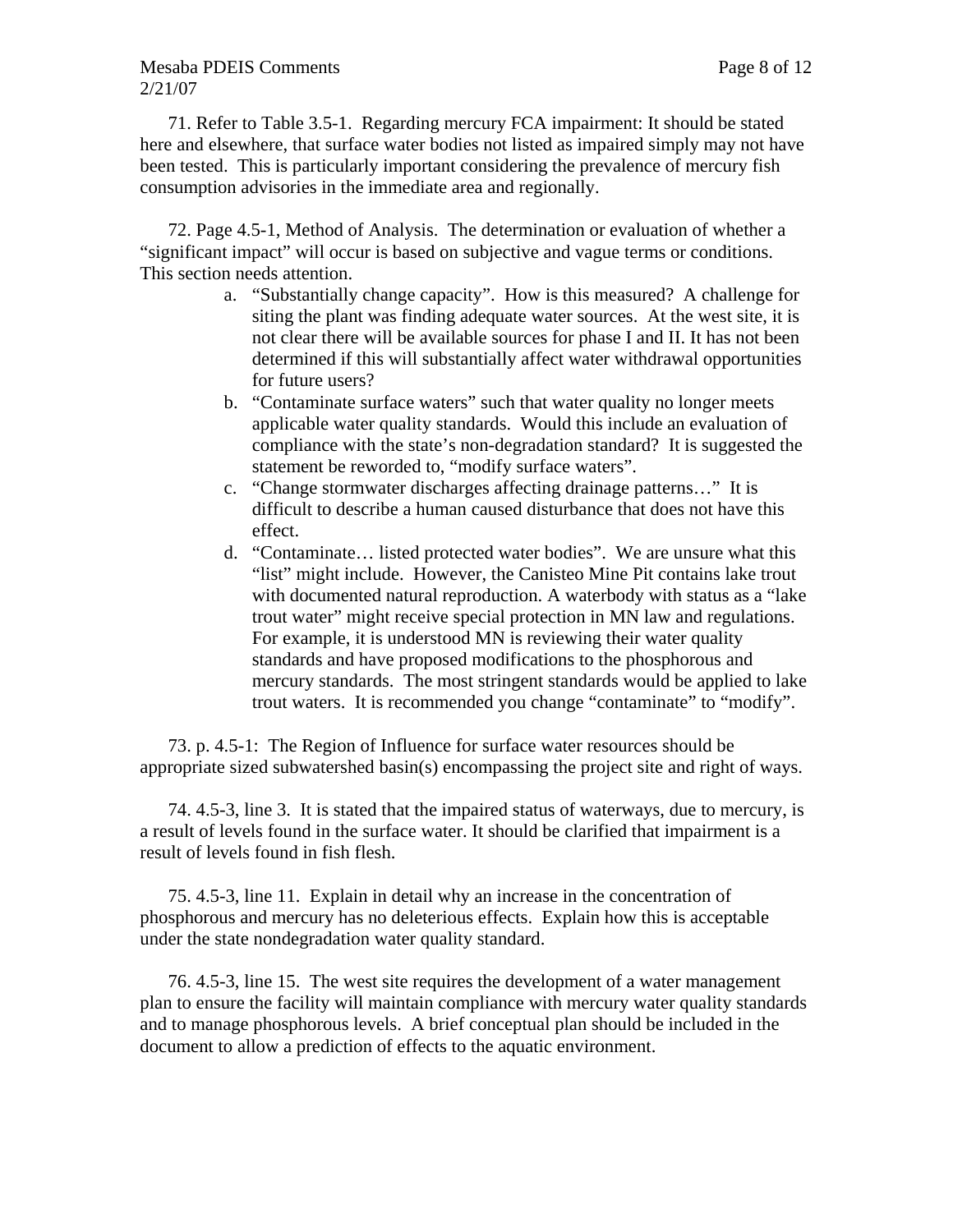### Mesaba PDEIS Comments **Page 9 of 12** 2/21/07

77. 4.5-3, line 20-33. Evaporative losses of water are approximately 3,500 gpm for each phase (7,000 gpm total). Explain the overall effect of this water loss in the subwatershed. Provide a discussion of the water balance impacts, diversions, long-range trend and effects, anticipated or projected hydrological effects to downstream waterways, wetlands, and potential subsequent impacts to biota.

78. 4.5-6, line 30. The west site is preferred because of "abundant sources of water". However, it does not appear that the status of available and sustainable water supplies at the west is fully determined (inflow rates/volumes to the mine pits is not clearly known). Additionally, the western site water source includes withdrawals from the Prairie River, which will result in an aquatic resource impact. Provide a discussion of the overall water balance and impacts at the west site.

79. 4.5-6, it is not clear what effects the withdrawal will have on water levels in the pits or the withdrawal impact to biota and recreation. Provide commentary on maximum withdrawal allowances or anticipated restrictions.

80. 4.5-6, use of ZLD at the west site would significantly reduce water needs and would possibly reduce the need to withdraw from the Prairie River. More dramatically, this eliminates the discharge of mercury and phosphorous to surface water. Please discuss.

81. 4.5-15 indicates a transfer of water from the CMP to Holman Lake is necessary to control water level and/or to maintain water quality standard compliance for solids. Previous information indicates that facility water usage would control the water level (is the Prairie River needed as a water source?) in the CMP. In addition, this indicates there will be a reliance on groundwater inflows to the pit to control or "dilute" the buildup of solids. ZLD would eliminate this requirement and would not modify water quality for solids, phosphorous or mercury. 4.5-15 indicates the discharge to CMP will require a mixing zone to comply with TDS and conductivity limits. Will the pit water quality degrade over time for TDS and conductivity, and will that affect the mixing zone or the effluent limits? The current water quality in the CMP for TDS (solids) and conductivity is well below the water quality standard (Table 3.5-4). What is the anticipated level of degradation that will occur in the pit? (anticipated effluent limits in table 4.5-6)

82. p. 4.5-15: Regarding the transfer of water from one waterbody to another (e.g. CMP to Holman Lake, Prairie River to CMP), provide a discussion regarding the potential adverse effects of biota transfer or the controls that will prevent it.

83. 4.5-17, line 9. The mass is the same, but concentration will increase. How does this relate to the non-degradation standard?

84. 4.5-25, line 27. This statement indicates water in the lake is suffering from "stagnation" and would benefit from flushing. Previously, Holman Lake has been described as meeting all applicable standards (i.e. is not impaired). The lake has no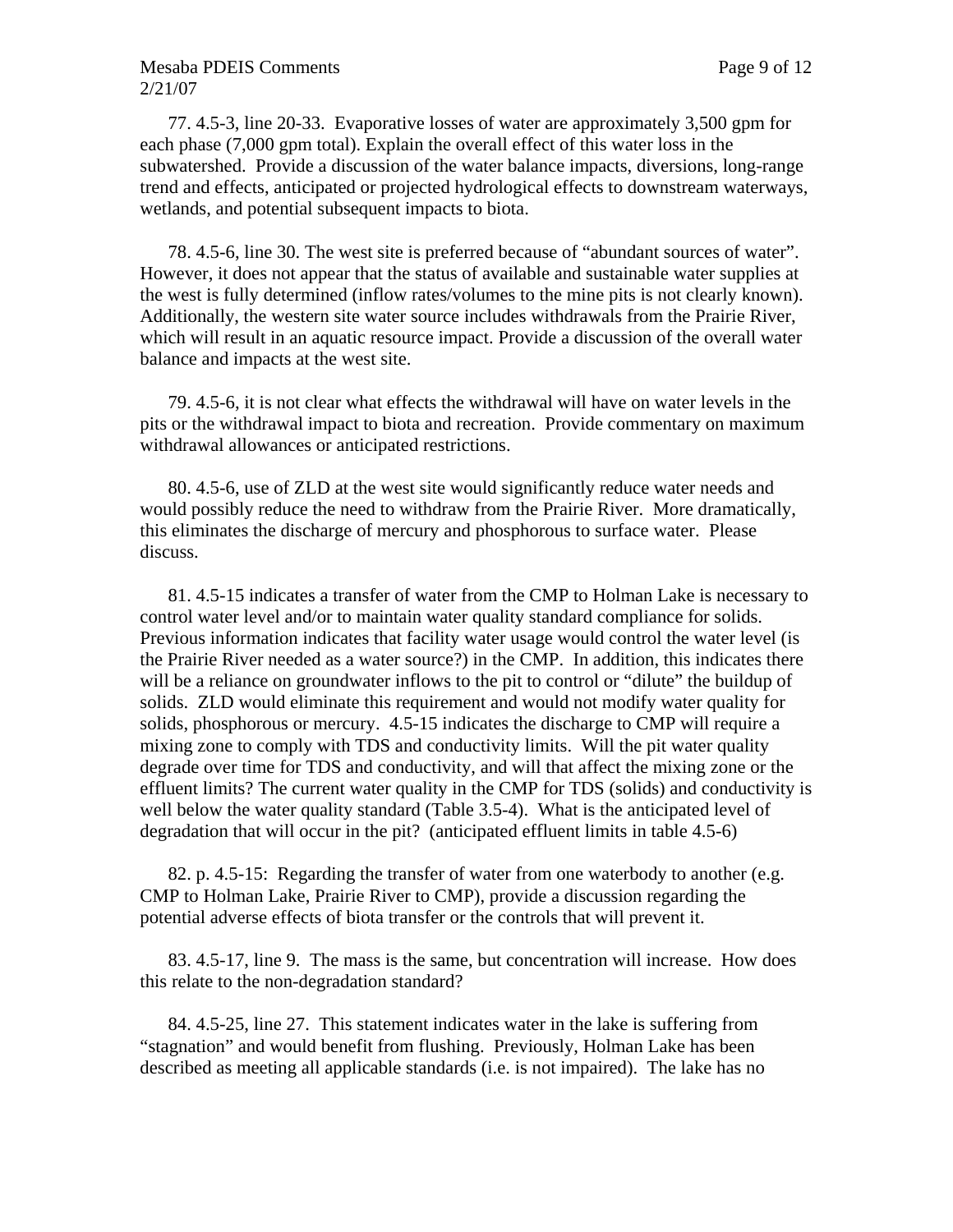### Mesaba PDEIS Comments Page 10 of 12 2/21/07

residences but has a public park and recreational beach. Is it possible the discharge might have an adverse impact, including water quality degradation?

85. 4.5-26, line 30. Indicates mercury concentrations in process water will be allowed to rise until such time it approaches the standard (limit), and then will be discharged. Is this problematic in terms of non-degradation requirements?

86. Without the water management plan (discussed at 4.5-3, line 15), it is unclear how, when and why discharge points 001 and 002 will be operated.

87. p. 4.5-33, process water alternatives: Where is the discussion of the impact of water level fluctuations on the affected water resource(s)?

88. 4.5-34. Mercury water quality standard in GL basin is 1.3 ng/L, at the west site, it's 6.9 ng/L. However, MN also uses a human health based 0.2 mg/kg fish flesh level to assess water quality impairment. MN has proposed to establish a WQ standard based on the fish flesh criteria. Compliance with one mercury standard will not assure compliance with the other. (The Swan River is already impaired for mercury in fish flesh. It is not clear that the CMP, HAMP, Holman Lake, Panasa Lakes have actually been tested.)

89. 4.5-35, line 7. This points out that the ZLD system is practicable.

90. p. 4.5-35, line 12: The EIS states that there would be a significant cost increase associated with the ZLD on the East Range site. Does the applicant consider this a factor in the practicability of this site?

91. 4.5-35, line 25. ZLD eliminates all direct pollutant discharges to surface waters with the exception of domestic wastewater. This suggests ZLD treatment is an essential component of the LEDPA, at the east or west site.

92. 4.5-38, line 10. This indicates there would not be any restrictions or controls on reducing water levels at the east site.

- a. Are there any implications to aquatic life resources in the east site pits?
- b. Are there any implications to competing water users?
- c. Does this imply there would be restrictions on water levels in the CMP, HAMP, at the west site?

## **Wetlands (3.7/4.7)**

93. Please address the potential for reducing wetland impacts by running the rail loop around the plant instead of off to the side.

94. Wetlands community types should be discussed generally regarding the functions they provide. Types of functions provided by wetlands include flood storage, water quality, habitat and recreation. Methodologies, such as MNRAM (*Minnesota Routine Assessment Method for Evaluating Wetland Functions)*, provide a basis for assessing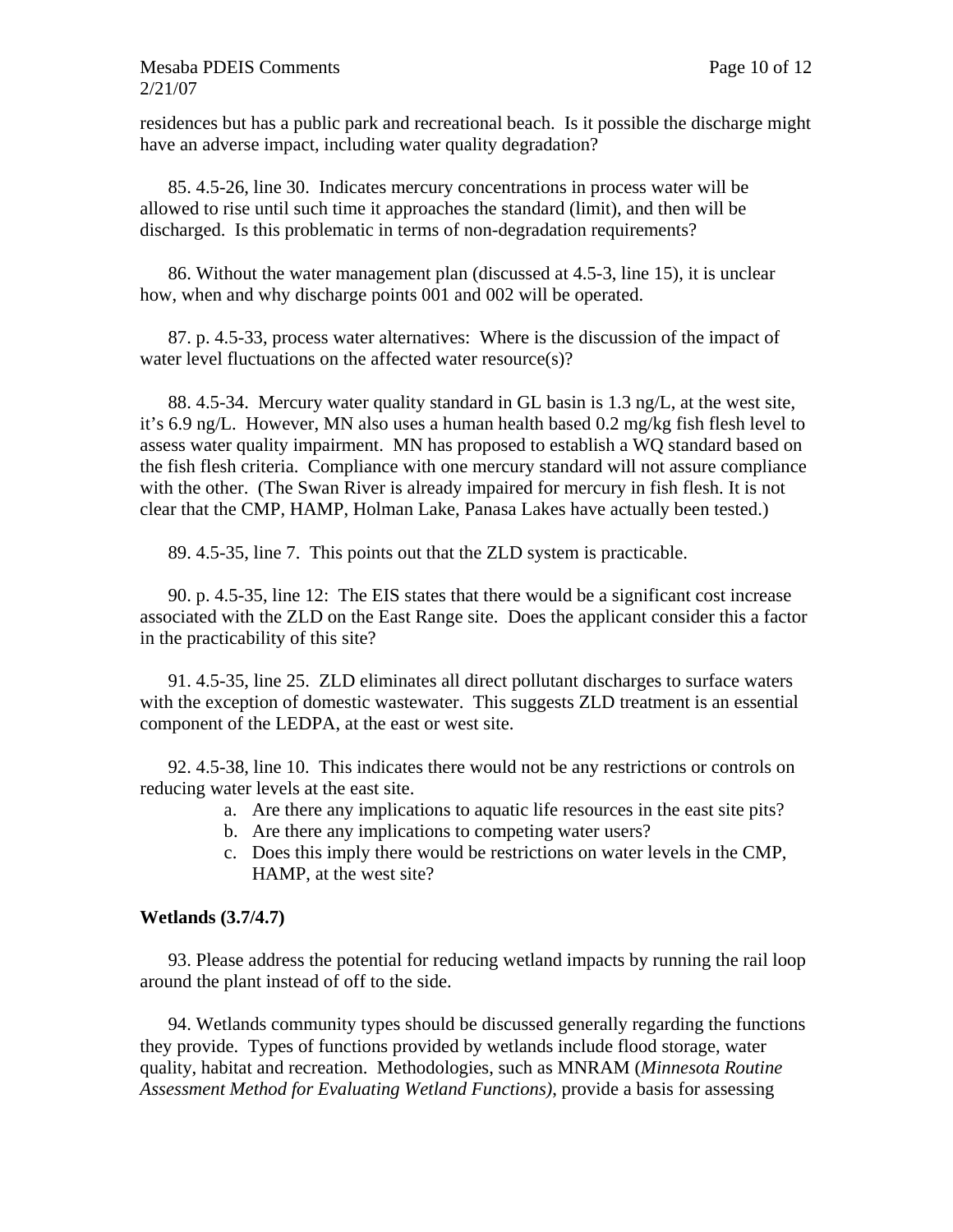these functions. MNRAM includes characteristics for landscape features and criteria such as wetland integrity and diversity that are used to evaluate wetland functions. Wetland resources should be assessed using MNRAM. Given the difference in acreage impacts of the two alternatives, a functional assessment by community type is necessary to assess which alternative is the least damaging.

95. P. 3.7-1: The wetland definition from the CWA, as shown on this page, is different from the wetland definition provided in the glossary.

96. P.3.7-1/20: Suggest adding MPCA to list of regulatory agencies, since they are responsible for CWA Section 401 certification.

97. Section 3.7.3 Wetlands were classified under the USFWS Circular 39 system. The Corps of Engineers uses a system that classifies wetlands by wetland plant community type (Eggers and Reed, 1997- *Wetland Plants and Plant Communities of Minnesota and Wisconsin*). Please incorporate this classification system into the EIS.

98. p. 4.7-1, line 29: Please update the definition of fill.

99. p. 4.7-34, line 14: Corps Regulatory staff evaluate wetland loss by function, and therefore give much attention to wetland impacts by type. In determining necessary compensation for unavoidable wetland impacts, Corps staff often use an acreagesurrogate. Please revise this paragraph accordingly.

100. p. 4.7-35, line 14/19: As stated previously, Corps Regulatory staff evaluate wetland loss by function, and therefore give much attention to wetland impacts by type. Wetland mitigation ratios often due vary by wetland type impacted, particularly for losses of forested wetland that require decades to establish. Please revise this paragraph accordingly.

101. p. 4.7-35, line 20: At this time, the Corps cannot concur in the statement that the "proposed action has been designed to minimize impacts to wetlands wherever feasible."

102. p. 4.7-35, line 25: The EIS implies that mitigation for temporary impacts would not be required. Mitigation is often required for temporal wetland impacts.

103. p. 4.7-37, line 1: In this paragraph, the EIS indicates that mitigation is dictated by wetland value. As stated previously, Corps Regulatory staff evaluate wetland loss by function, and wetland mitigation ratios often due vary by wetland type impacted, due to lost functions. Please revise this paragraph accordingly.

## **Biological Resources (3.8/4.8)**

104. Section 3.8/4.8 It does not appear that the EIS includes the following: a discussion of fishery or aquatic species resources or key habitat features in surface waters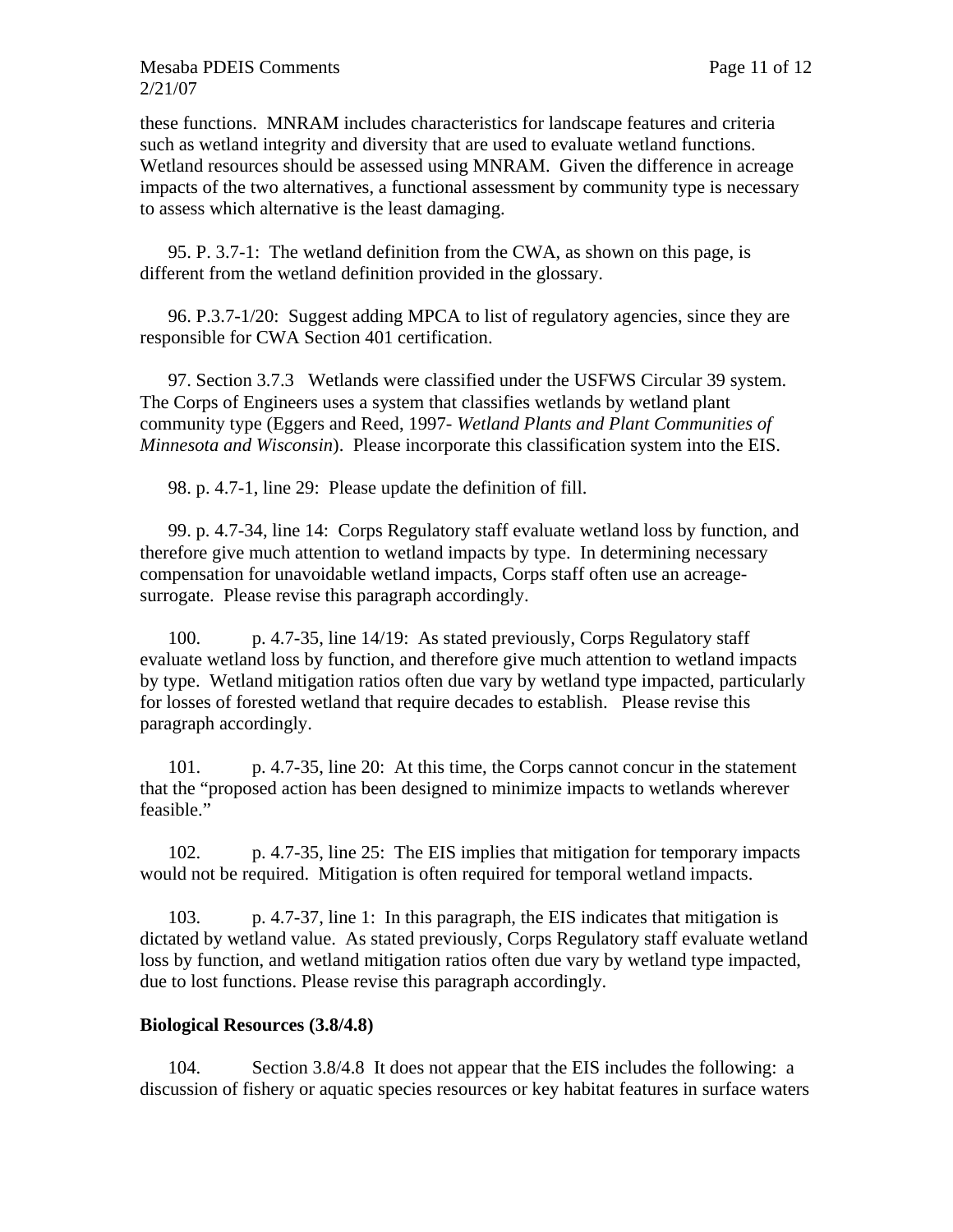(lakes, mine pits, streams/rivers) in and around the project areas; a discussion of invertebrate populations and habitat features in and around the project areas; an assessment of impacts to fishery resources or aquatic species habitat; an assessment of the potential for impacts such as mercury bioaccumulation in fish, the potential for biota transfer between water sources in the west range site or impacts to recreational fishing/angling activity.

105. Section 3.8/4.8: Discussions of biological resources, especially wildlife habitat should be based on an association of habitat community types and species use or reliance on habitats. Land cover types depict vegetative coverage and may not associate a habitat type and species use. The project areas should be described using an ecosystem classification system and assessed using methodology such as gap analysis. Gap analysis could be used to identify major habitat types or ecological features in the area and then add information regarding species occurrence. Focus could be placed on important critical habitats or species occurrences and potential impacts.

## **Section 5.2.5 Wetland Cumulative Impacts**

106. As noted previously, Corps staff would like to discuss the wetland analysis with the DOE and EIS preparers.

107. The DOE cumulative impact analysis should be compared to the wetland cumulative impact analyses that have been prepared for the proposed MSI and Polymet mining projects located near the proposed Mesaba sites.

108. We are not familiar with Circular 39 types 80 and 90.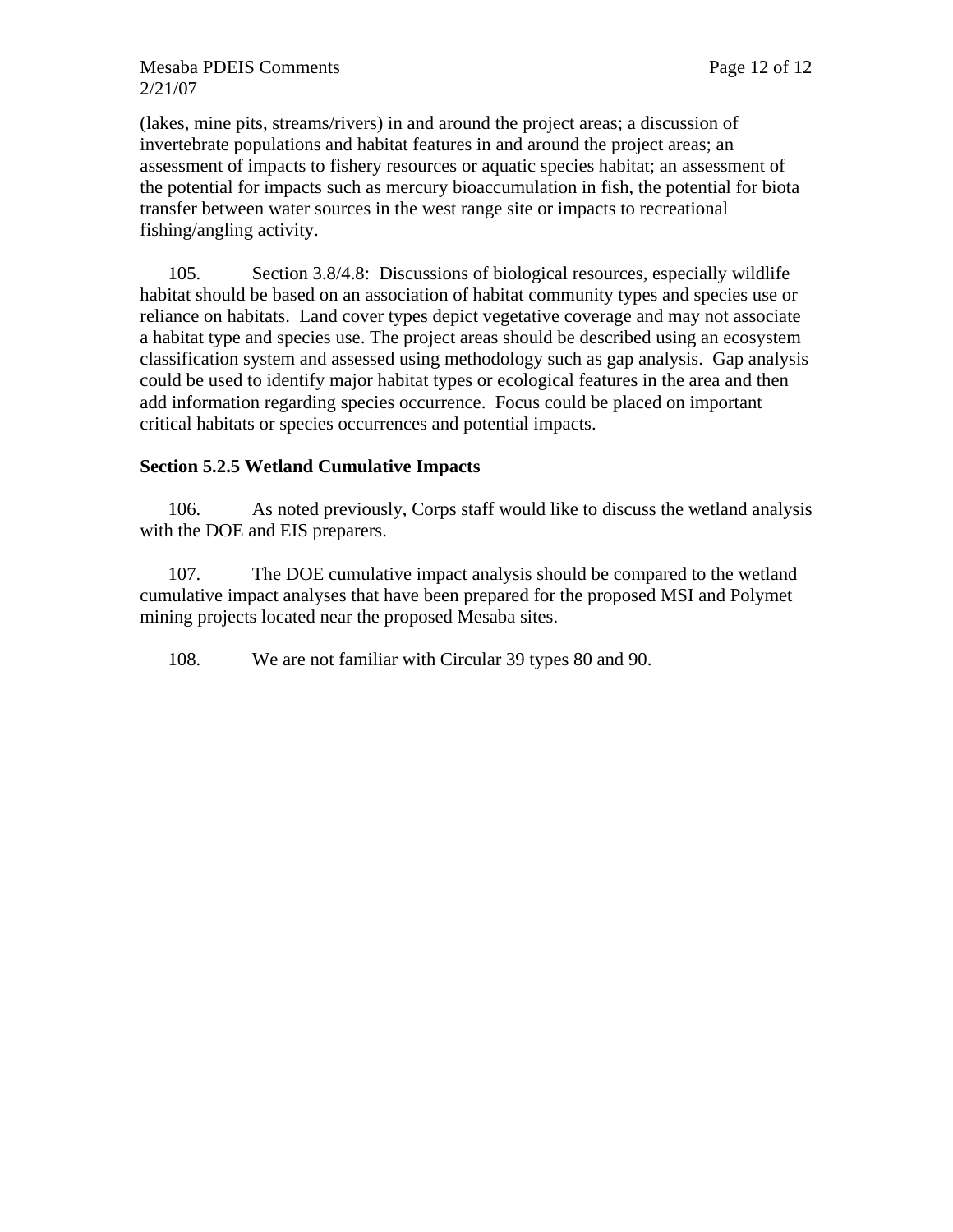

#### **DEPARTMENT OF THE ARMY**

**ST. PAUL DISTRICT, CORPS OF ENGINEERS 190 FIFTH STREET EAST ST. PAUL, MN 55101-1638** 

REPLY TO ATTENTION OF

# **JUL 18 2006**

**Operations** Regulatory (2005-5527-WAB)

Richard Hargis NEPA Document Manager National Energy and Technology Laboratory U.S. Department of Energy 626 Cochrans Mill Road - PO Box 10940 Pittsburgh PA 15236-0940

Dear Mr. Hargis:

The U.S. Army Corps of Engineers (Corps) offers the following comments in response to the DOE/NETL proposed cumulative impact analysis approach for the Environmental Impact Statement being developed for the Mesaba Energy Project. The proposed approach was submitted to the Corps in an email message dated June 19,2006.

#### General

The Corps' role as a cooperating agency is limited to wetlands and other waters that are subject to CWA Section 404 jurisdiction. We do not have the resources to provide technical input or guidance in other resource areas. The DOE should consult with other resource agencies (including local, State and Federal agencies) to obtain the necessary expertise or guidance appropriate to other environmental topics.

We suggest that the DOE follow the CEQ guidance, "Considering Cumulative Effects," and establish the temporal and spatial boundaries for cumulative impacts during scoping. DOE should identify the past and future time frames for the assessment (such as 1980 to 2020). Normally, an appropriately sized watershed or sub-watershed is the physical boundary for assessing cumulative wetland impacts.

The DOE cumulative impact analysis should evaluate Mesaba Energy's contribution to overall impacts on resources in the potentially affected area. The EIS should thoroughly describe potential secondary and indirect impacts from the addition of a new power plant, including whether the presence of a new power plant will attract or support additional industry and development, and whether this development will further impact local or regional resources.

The Corps has concerns regarding the statement, "...if not otherwise required..." which is found in several sections of the document. In each case, the information should be included in the EIS; it should not be deferred to the permitting phase. Please verify that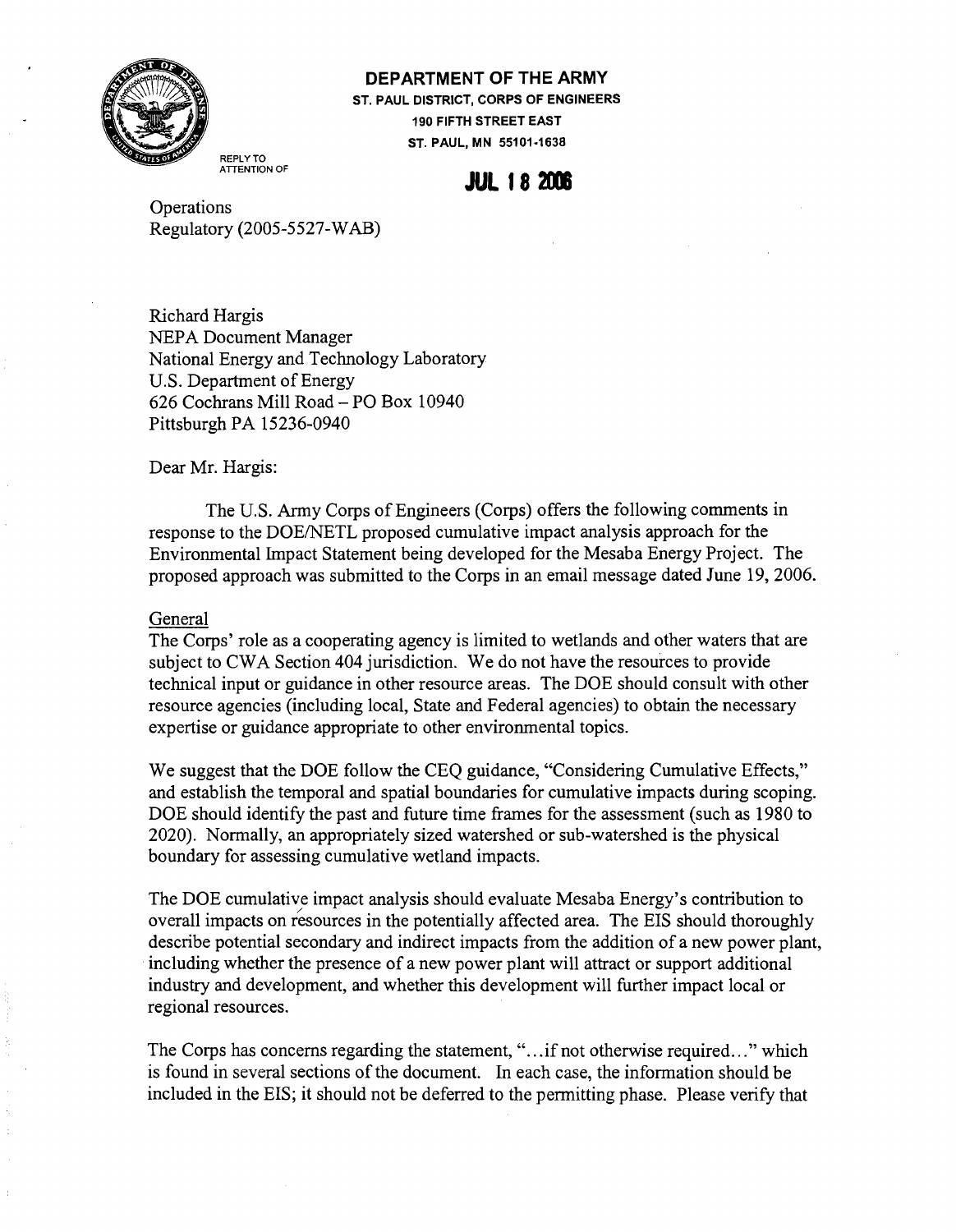the information will be included in the EIS regardless of whether it is required by DOE or required in subsequent permitting.

### Section 1.3 – Reasonably foreseeable future actions.

This section is currently limited to similar industrial activities in the area. The section needs to also include other types of activities that may also impact wetlands, such as planned or ongoing roadway improvements or commercial/residential development that has been identified in any comprehensive planning documents, or that have been approved by the county or city.

### Section 1.4 Potentially Affected Resources

The Corps recommends adding water supply, water quantity, and water quality (from impacts other than airborne pollutants) to the list of potentially affected resources.

### Section 1.6.2 Water Quality Impacts on Class I areas

Although the EPA has declined formal cooperating agency status, the Corps urges DOE to obtain input from EPA on this issue. The EPA has the responsibility and the expertise to address water quality impacts from airborne pollutants, as well as downstream water quality impacts from point and non-point sources.

### Section 1.6.5 Loss of wetlands

Regarding the statement, "...if not otherwise required..." As stated previously, this information should be included in the EIS and should not be deferred to the permitting phase. Please verify that the information will be provided for inclusion in the EIS, regardless of whether it is required by DOE or required in subsequent permitting.

In light of the June 24, 2005 CEQ guidance on past actions, we do not recommend identifying past wetland impacts based on permits issued. Instead, a past wetlands baseline should be established for each watershed affected, and this baseline compared to both the existing wetlands in the watershed and the wetlands predicted to be in the watershed based on the impacts of reasonably foreseeable actions. It is appropriate to include a description of the functions and values of the impacted wetland resources, along with an explanation how those functions will be affected by the impacts. The likelihood of wetland mitigation occurring within the watershed for ongoing/future impacts should be addressed and factored into the assessment. Some watersheds have numerous mitigation opportunities while other watersheds have very few opportunities.

Although the EPA has declined formal cooperating agency status, we recommend that you submit materials such as the cumulative impact approach document to the EPA and request their comments. Obtaining EPA input in advance of their review of the Draft EIS is preferred for a smoother process.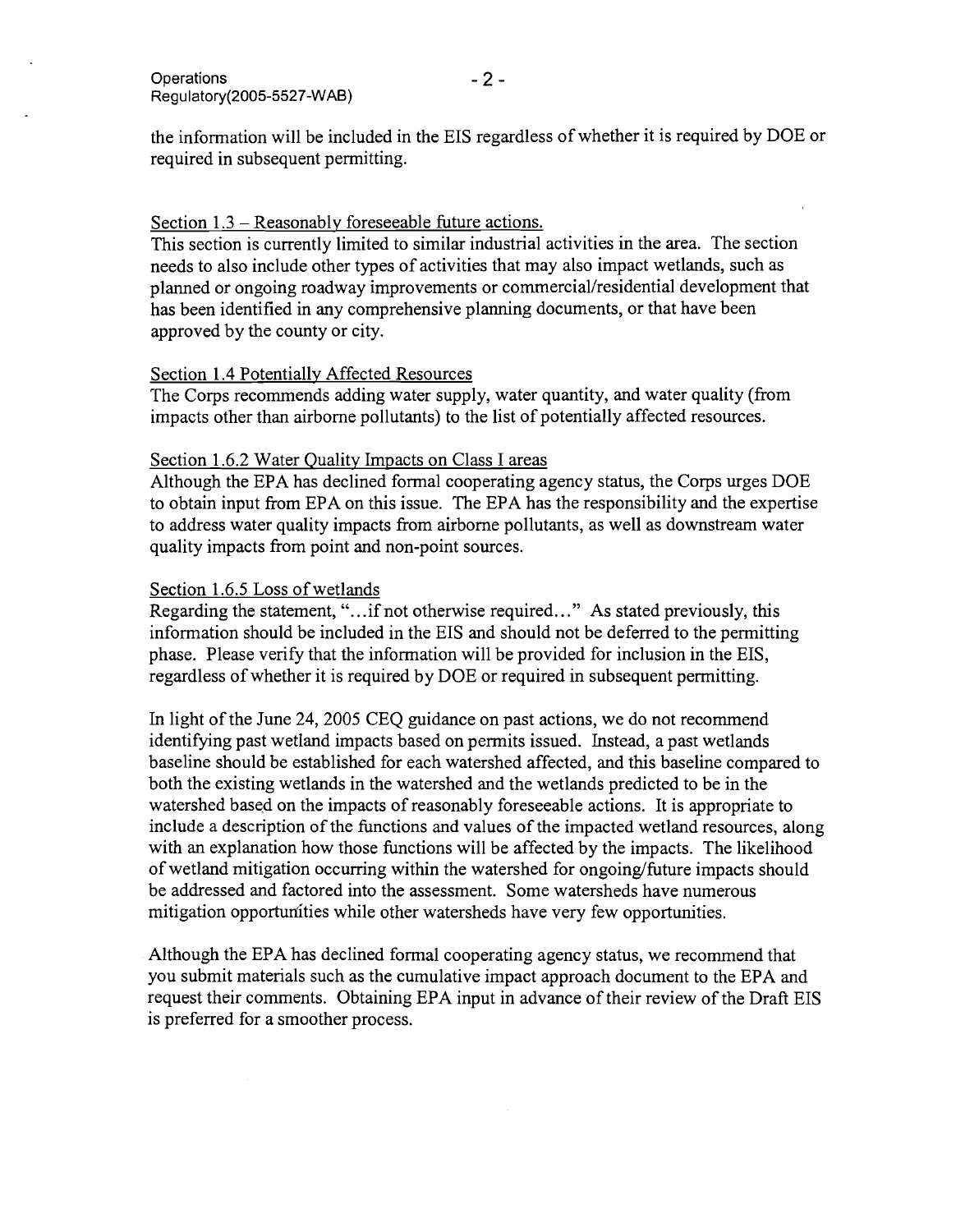Operations **-3-**Regulatory(2005-5527-WAB)

Section 1.6.6

A wildlife cumulative impact assessment has been enclosed for your reference. The Corps recommends the scope of work for this study be used by  $\overline{DOE}$  as a model for the wildlife cumulative impacts analysis.

If you have any questions, please contact Bill Baer in our Bemidji Regulatory field office at (218) 444-6381. In any correspondence or inquiries, please refer to the Regulatory number shown above.

Sincerely,

Robert K Whiting Chief, Regulatory Branch

Enclosure

Cf: Ken Westlake, USEPA Region 5 Allan Bier, USDA, Forest Service

7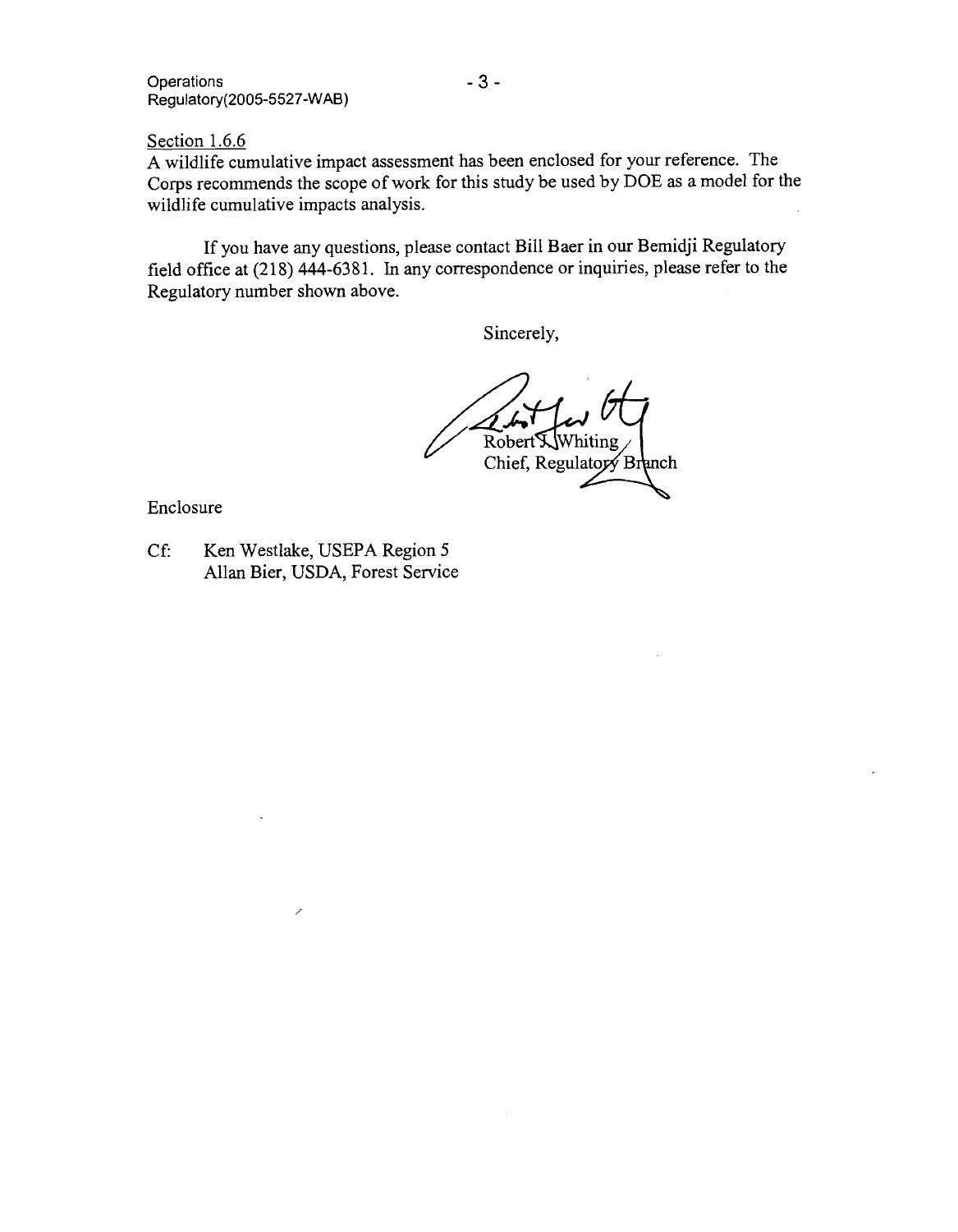

#### DEPARTMENT OF THE ARMY ST. PAUL DISTRICT, CORPS OF ENGINEERS ARMY CORPS OF ENGINEERS CENTRE **190 FIFTH STREET EAST** ST. PAUL MN 55101-1638

**REPLY TO ATTENTION** 

December 27, 2006

Operations Regulatory (2005-5527-WAB)

Mr. Richard Hargis **NEPA Document Manager** U.S. Department of Energy National Energy Technical Laboratory PO Box 10940 Pittsburgh, PA 15236

Dear Mr. Hargis:

In October 2004, four projects were selected by the U.S. Department of Energy (DOE) under Round 2 of the Clean Coal Power Initiative (CCPI). One of those selected projects is the Mesaba Energy Project, a proposed coal-feedstock power plant utilizing Integrated Gasification Combined Cycle (IGCC) technology, to be located in northern Minnesota. The power plant would be constructed in two phases, with each phase capable of producing 606 MW of baseload power.

In accordance with the National Environmental Policy Act (NEPA), NEPA implementation procedures for the Corps Regulatory Program (33 CFR Part 325) and policy guidance under CEO Regulations 40 CFR 1500-1508, the St. Paul District, Corps of Engineers (Corps) has reviewed the advanced copy of the Draft Environmental Impact Statement (DEIS), for the above referenced project, dated November 2006. This letter is in response to the advanced copy of the DEIS. Information contained in this letter outlines our concerns regarding Sections 1 and 2 of the DEIS and our position that the DEIS does not adequately document a consideration of a range of alternatives under both NEPA and the Section  $404(b)(1)$ Guidelines (Guidelines). We have deferred our comments on other aspects or sections of the DEIS, as we feel it is critical to resolve these issues.

On December 13, 2006, the Corps sent a letter to Excelsior Energy, the project proponent, regarding our preliminary review of Section 1 of the DEIS (Purpose and Need) and Section 1.13, "Siting Process and Description of Sites" Pages I-377 through I-384 in the Mesaba Energy Project Environmental Supplement: Section One. Information contained in that letter, specifically our discussion of the project purpose and need and range of alternatives, is also pertinent here, therefore, we have attached a copy for your reference.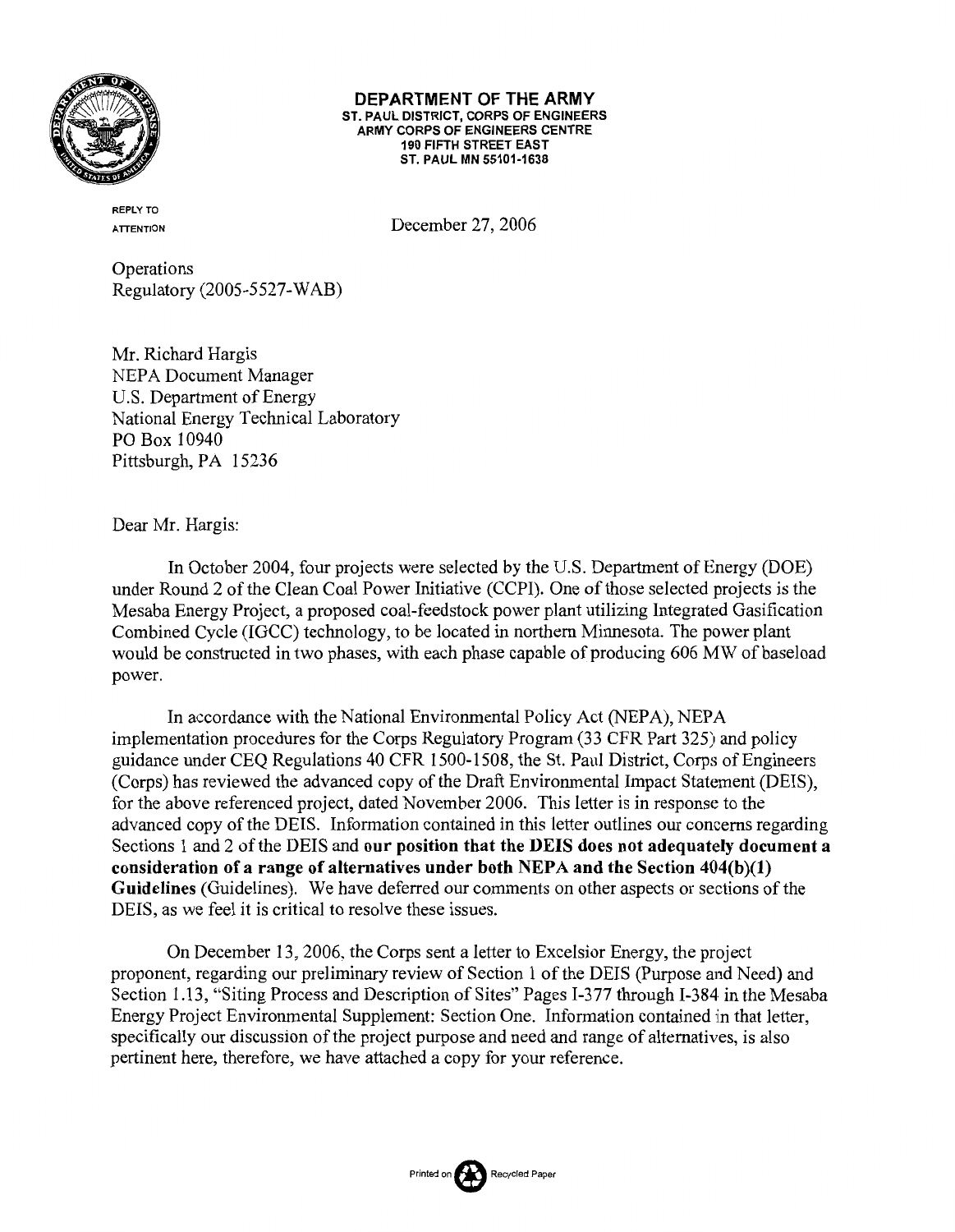As a participating agency in the preparation of the Mesaba Energy Project EIS, it is our expectation that this process will result in a final product that identifies and analyzes a range of project alternatives in sufficient detail to satisfy all of the participating agency's regulatory requirements. The Corps' evaluation involves multiple analyses, including (1) evaluating the proposal's impacts in accordance with NEPA (33 CFR part 325), (2) determining whether the proposal is contrary to the public interest (33 CFR  $\S$  320.4), and (3) in the case of a Section 404 permit, determining whether the proposal complies with the Section 404(b)(1) Guidelines (Guidelines) (40 CFR part 230).

The 404(b)(1) Guidelines specifically require that "no discharge of dredged or fill material shall be permitted if there is a practicable alternative to the proposed discharge which would have less adverse impact on the aquatic ecosystem, so long as the alternative does not have other significant adverse environmental consequences" (40 CFR  $\S$  230.10(a)). Under the  $404(b)(1)$  guidelines, an applicant must overcome the presumption that a practicable, less environmentally damaging alternative site outside wetlands exists. In those cases where no practicable upland sites are available, the site with the least adverse impact to wetlands would be considered the least damaging practicable alternative.

Based on discussions with the Department of Energy (DOE) and our understanding of the Minnesota Public Utility Commission (PUC) process, it is our understanding that those agencies believe the alternatives and analyses contained in the draft EIS meets their needs. However, since we are unable to determine what process or criteria were used to select the alternatives carried forward for further study, the DEIS does not satisfy our requirements under the Clean Water Act  $404(b)(1)$  guidelines.

When the Corps became involved in this project, the alternatives to be carried forward had already been selected even though we had not been provided an opportunity to review, comment, and concur on the development of a project purpose and need statement; the establishment of a reasonable site search area; the identification of potential project sites; the establishment of site selection criteria; or the application of site selection criteria to each site.

At this time, it has not been clearly demonstrated to us that the range of alternatives considered should be limited to the Taconite Tax Relief Area (TTRA). Furthermore, if information can be shown that supports limiting the search area to the TTRA, we have some doubts as to whether either of the alternatives being carried forward for evaluation in the draft EIS are in fact the least damaging practicable alternative.

Although, the project proponent has provided the Corps with supplemental information regarding a site selection process and Section 2.1.2.2 of the DEIS briefly describes a three-tiered siting process, this information is not sufficient to document the evaluation of alternative sites. There is no documentation of the site selection criteria and it is not clear how the "site" selection criteria" were applied to the candidate sites (11) or the second tier of 6 sites. At an August 2006 meeting, the project proponent discussed project siting and the evaluation of alternative sites. From what was discussed, it appears that several of the sites eliminated earlier in the process may have been located on brown field sites or were sites that may result in less wetland impacts. These sites must be documented to our satisfaction as being "not practicable" before we can eliminate them from consideration, alternatively they should be carried forward in the DEIS for further analysis. The term practicable means available and capable of being done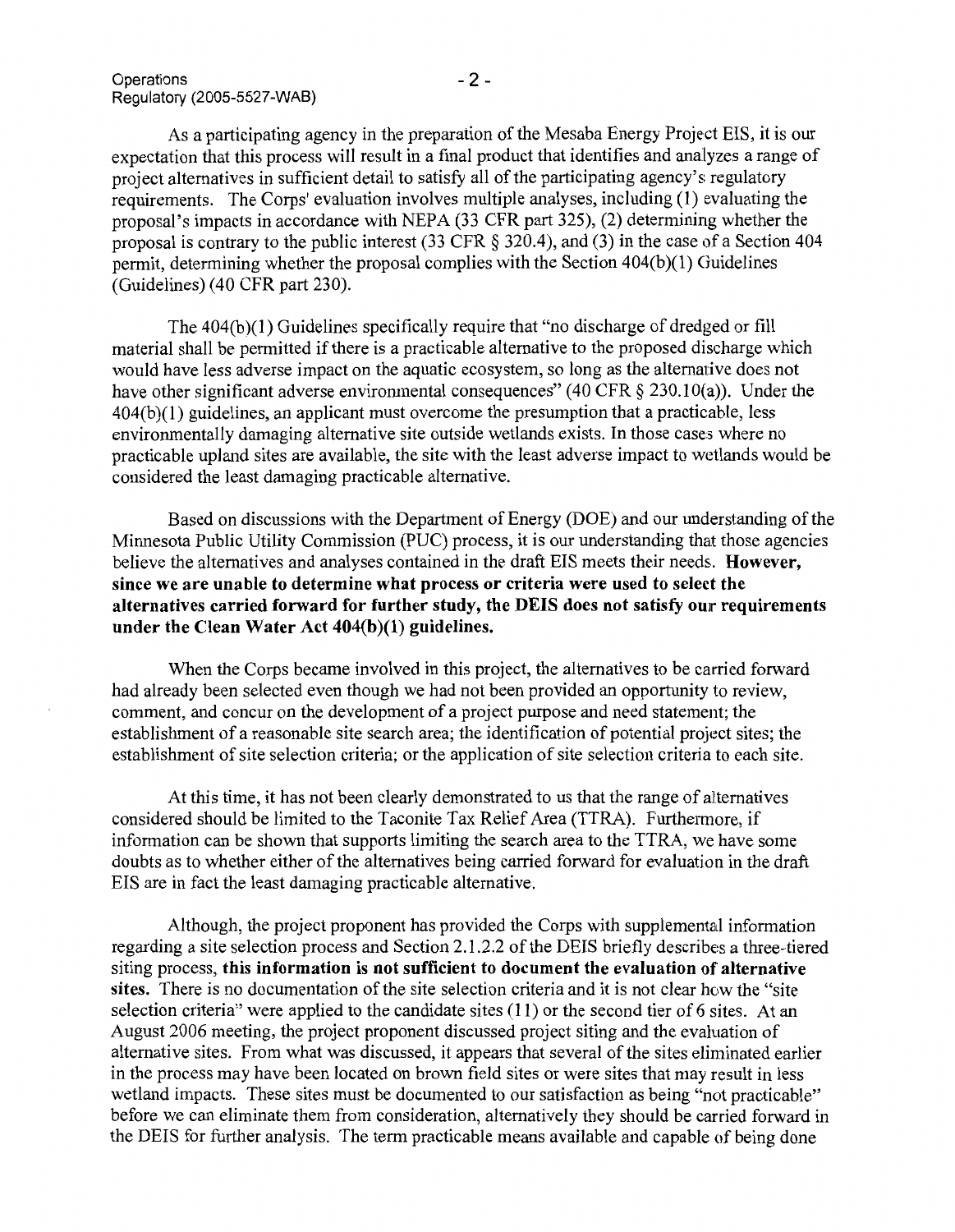Operations Regulatory (2005-5527-WAB)

after taking into consideration cost, existing technology, and logistics in light of overall project purposes.

If a practicable alternative is available that is less damaging than either of the preferred alternatives, we would be required under the  $404(b)(1)$  guidelines to deny the permit application. A denial would result in a substantial delay in the project, including preparing either a new EIS or a supplement to the one underway. Accordingly, we believe it would be prudent to resolve these issues before going forward with publication of the draft EIS. If you have any questions, please contact Kelly Urbanek or Bill Baer at 218-444-6381.

Sincerely,

Robert Y. Whitin

Chief, Regulatory Branch

Copy furnished:

Mr. Robert Evans Excelsior Energy, Inc. 11100 Wayzata Blvd. Suite 305 Minnetonka, MN 55305 Mr. William Storm Minnesota Department of Commerce 85 7th Place East Suite 500 St. Paul, MN 55101-2198